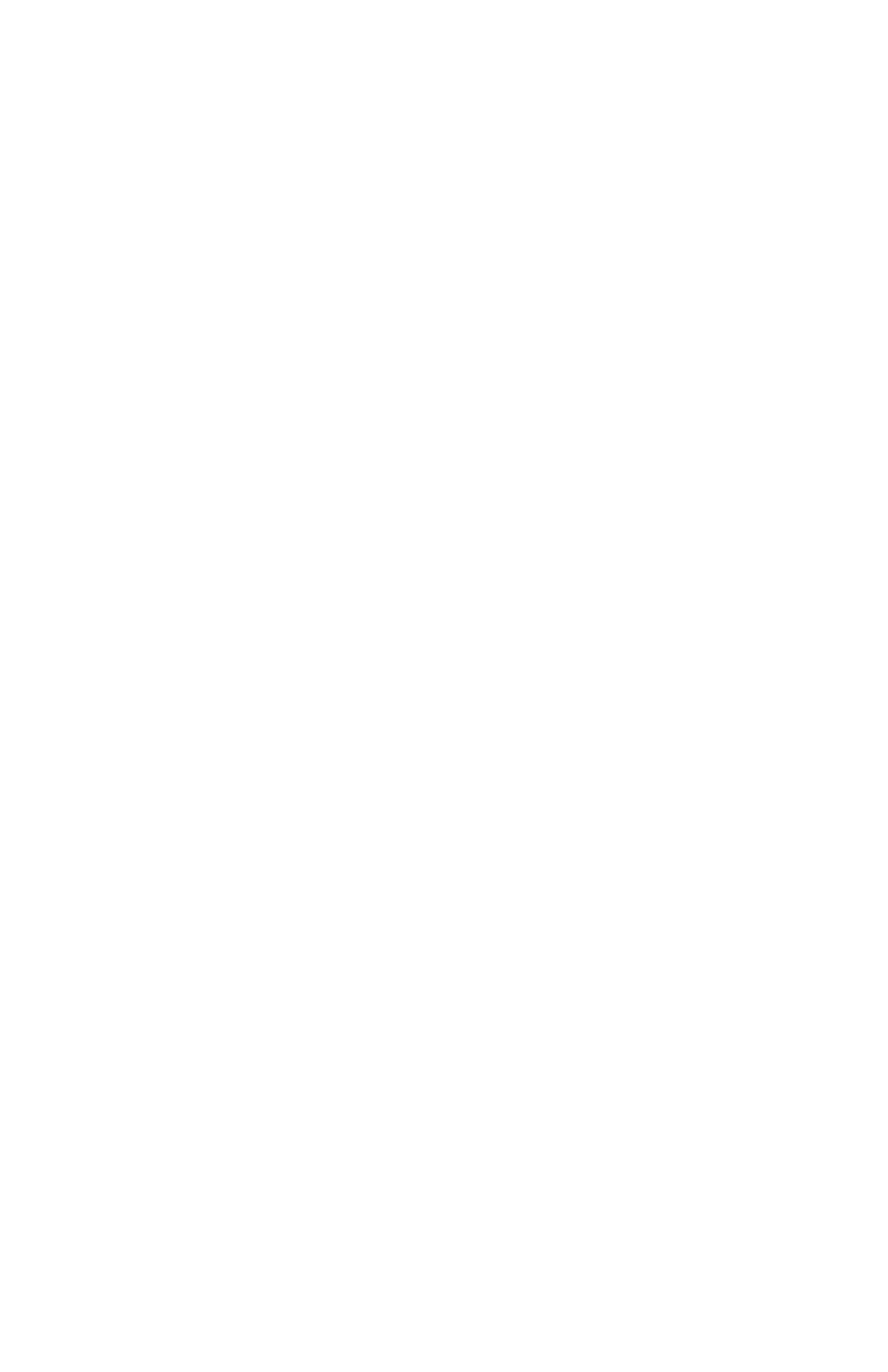# Associate Pastors

### Ministry from the Middle

### Michael Matthew Mauriello

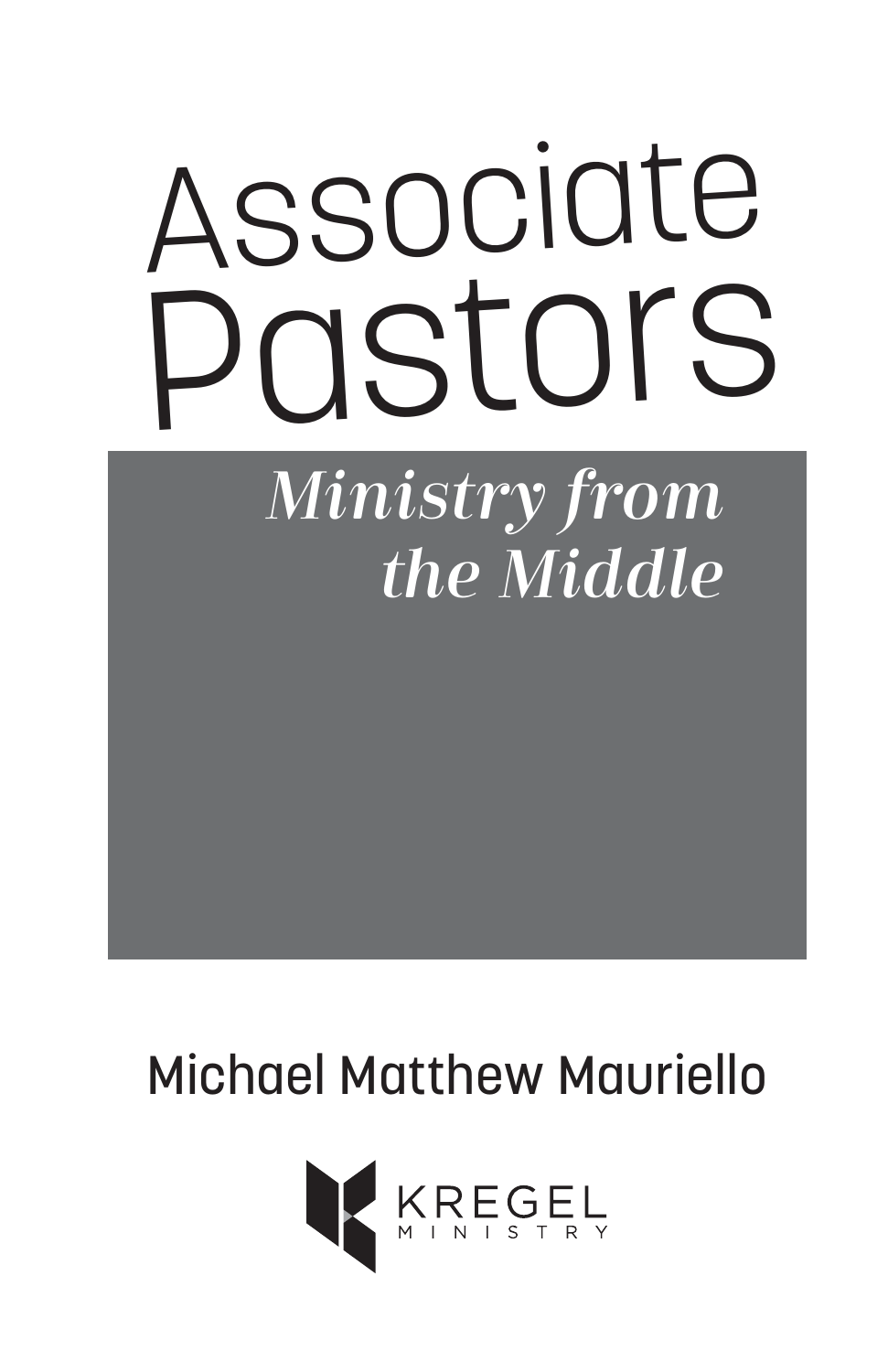*Associate Pastors: Ministry from the Middle*

© 2022 Michael Matthew Mauriello

Published by Kregel Academic, an imprint of Kregel Publications, 2450 Oak Industrial Dr. NE, Grand Rapids, MI 49505-6020.

All rights reserved. No part of this book may be reproduced, stored in a retrieval system, or transmitted in any form or by any means—electronic, mechanical, photocopy, recording, or otherwise—without written permission of the publisher, except for brief quotations in printed reviews.

Unless otherwise indicated, all Scriptures are from The Holy Bible, English Standard Version® (ESV®), copyright © 2001 by Crossway, a publishing ministry of Good News Publishers. Used by permission. All rights reserved.

ISBN 978-0-8254-4744-0

Printed in the United States of America

22 23 24 25 26 / 5 4 3 2 1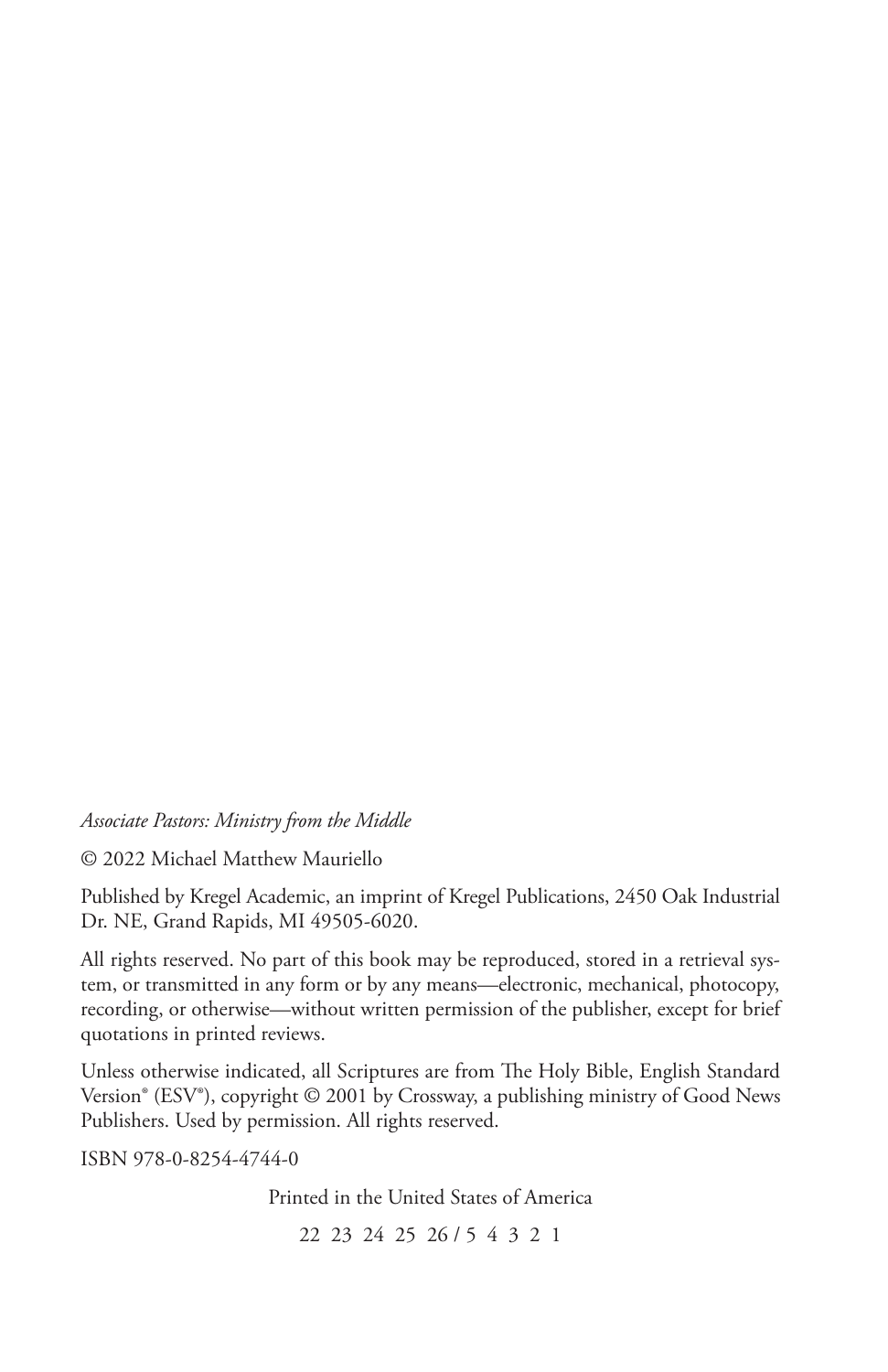To Londa, Lee Eclov, and to the memory of Ted and Margaret Ward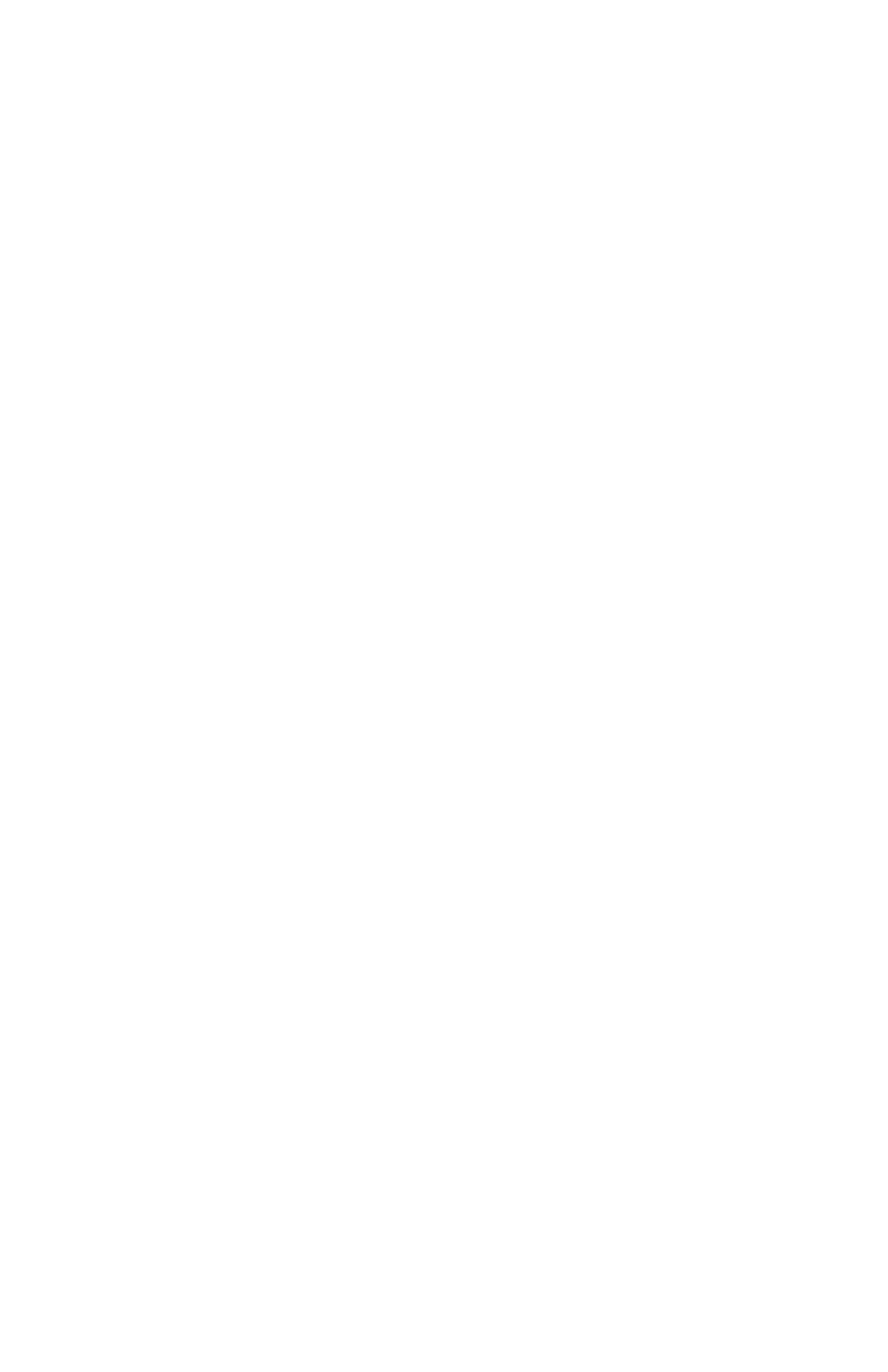## CONTENTS

|  | Introduction: The Challenges of Being in the Middle 15       |  |
|--|--------------------------------------------------------------|--|
|  |                                                              |  |
|  |                                                              |  |
|  |                                                              |  |
|  | Chapter 4. Associate Pastors as Facilitators of Learning101  |  |
|  |                                                              |  |
|  |                                                              |  |
|  | Chapter 7. Associate Pastors as Player-Coaches  153          |  |
|  | Chapter 8. Six Critical Skills for Ministry in the Middle171 |  |
|  | Afterword: Preparing Students for Associate Ministry209      |  |
|  |                                                              |  |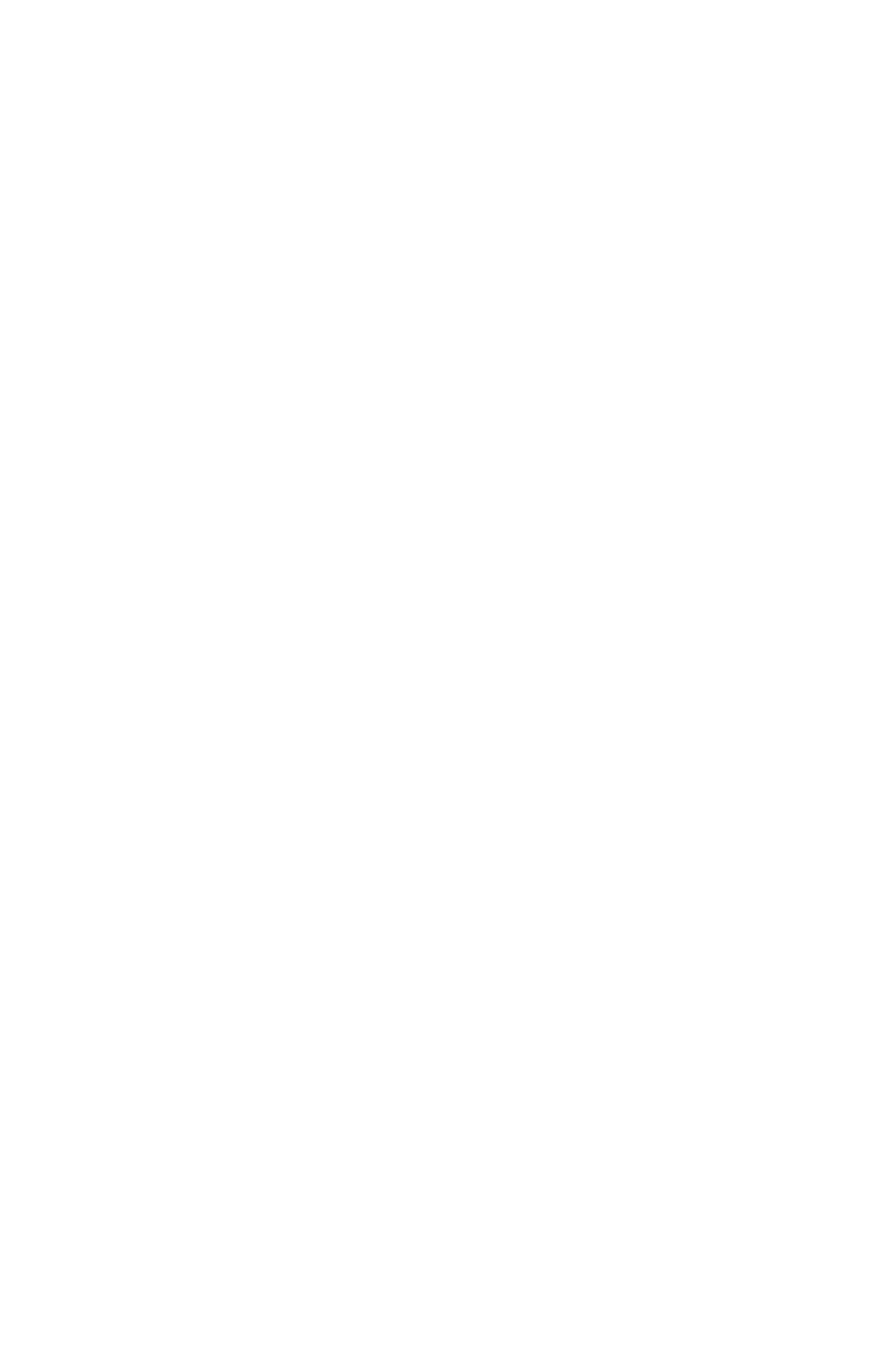### FIGURES

| Figure 3-1. How Theories-of-Action Are Revised in an                      |
|---------------------------------------------------------------------------|
| Figure 4-1. Associate Pastor and Congregational Learning Loops 107        |
| Figure 5-1. Senior Pastor and Associate Pastor Relationship  122          |
| Figure 5-2. Senior Pastor, Board, and Associate Pastor Relationships  125 |
| Figure 5-3. Senior Pastor, Board, Congregation, and                       |
| Figure 5-4. Senior Pastor, Board, Congregation, and                       |
| Figure 5-5. Other Associate Pastor Congregational Frameworks 135          |
| Figure 8-1. Associate Pastors with Governing Boards173                    |
| Figure 8-2. Other Associate Pastor Congregational Frameworks 174          |
|                                                                           |
| Figure 8-4. Reporting and Accountability versus Stewarding Agency 184     |
| Figure 8-5. How Associate Pastors Learn and Teach 187                     |
| Figure 8-6. How Learning Spreads Through Associate Pastors 187            |
| Figure 8-7. Followership and Associate Pastor Experiences  190            |
|                                                                           |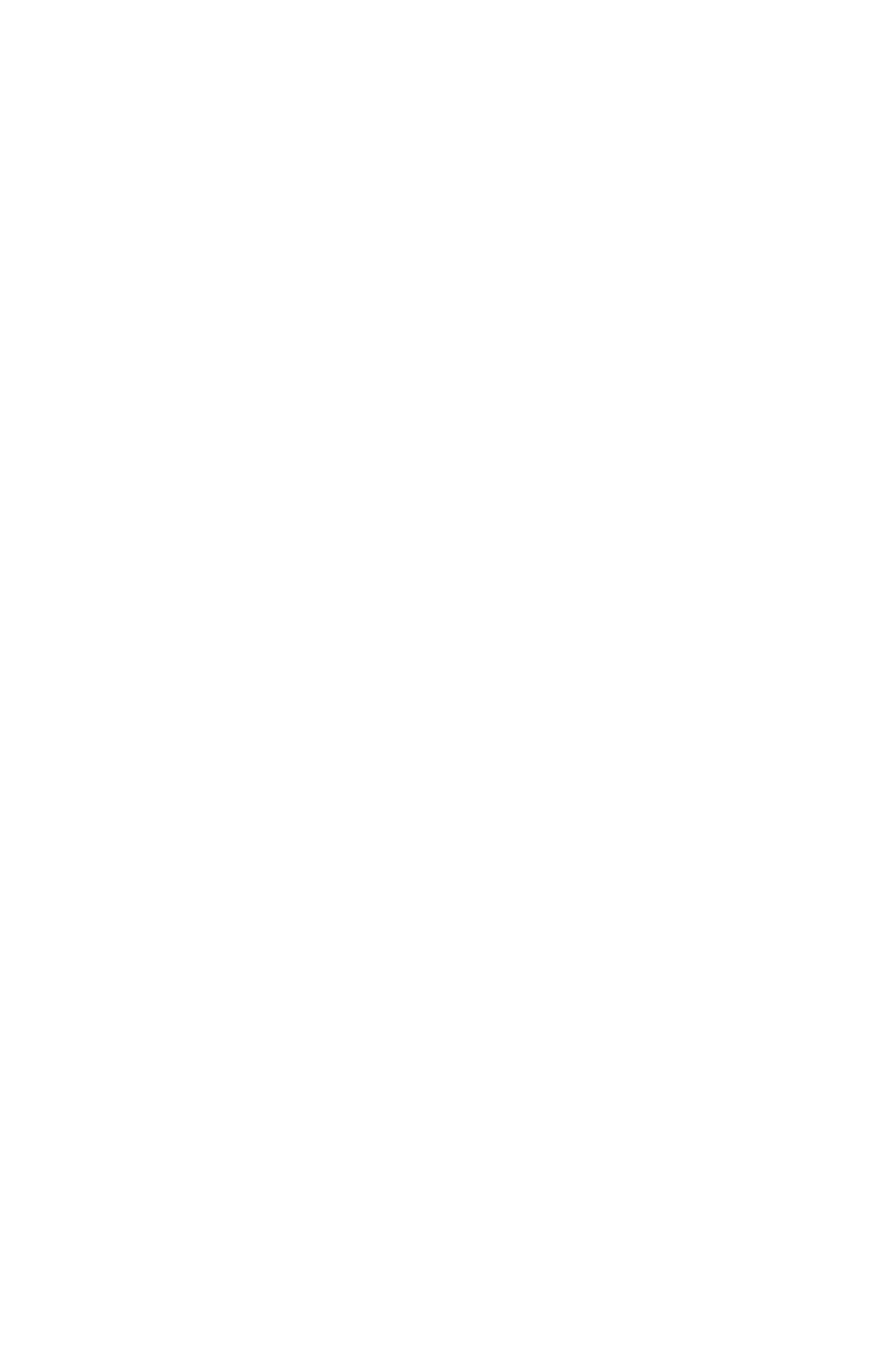### TABLES

| Table 3-1. Variations of Individual and Organizational               |  |
|----------------------------------------------------------------------|--|
|                                                                      |  |
| Table 5-1. Participants Describing Associate Pastor Frameworks  134  |  |
| Table 7-1. Associate Pastor Strategies for Facilitating Learning 164 |  |
| Table 8-1. Associate Pastor Strategies for Facilitating Learning 185 |  |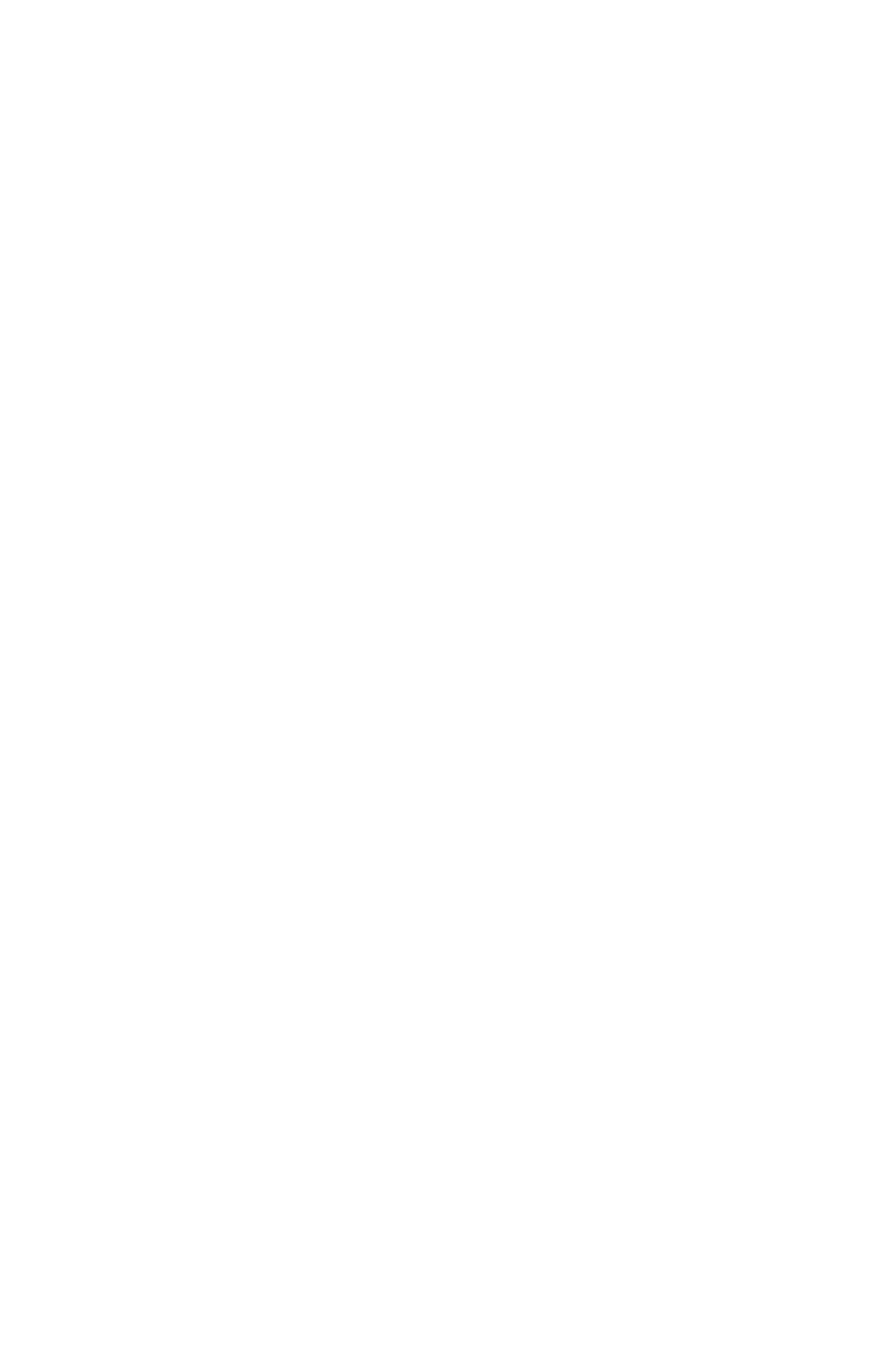# ACKNOWLEDGMENTS

I would like to thank the team at Kregel for all their help in pub-<br>lishing this book, particularly to Carl Simmons for his amazing<br>help in making the text smoother and more readable. Thanks to<br>Shawn Vander Lugt for his he would like to thank the team at Kregel for all their help in publishing this book, particularly to Carl Simmons for his amazing help in making the text smoother and more readable. Thanks to also to Robert Hand for walking me through the publication process and his fantastic help from beginning to end. Thanks to Kevin McKissick for his help with the cover and marketing. Obviously, any mistakes in the book belong to me, and not to them.

I would also like to thank those who encouraged me in this project, including my professors Don Guthrie and Deborah Colwill; my late mentors Ted and Margaret Ward; my friends Elizabeth Bjorling Poest and Lyle Enright, who both particularly encouraged me to keep writing; and for my small group, who prayed for me while I wrote. Thank you to all the associate pastors who agreed to the interviews, who opened up about their experiences, and who trusted me with my questions. Without them, the project would have been impossible.

I would also like to thank Lee Eclov for being a great pastoral mentor. And of course I want to thank my wife Londa and my girls, Lillian and Grace, who allowed me to write and bring this book to completion. I love you all so very much.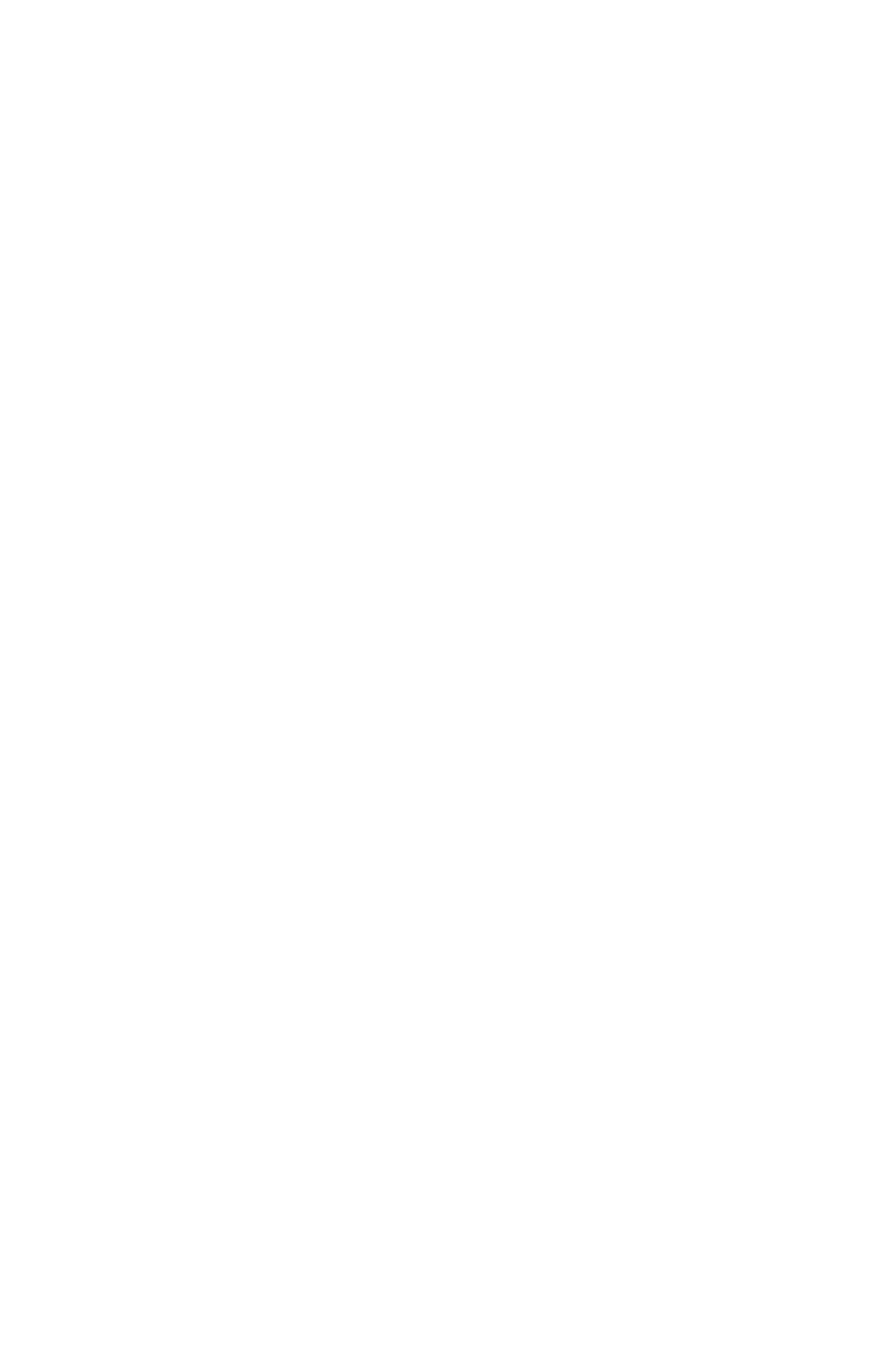### INTRODUCTION

### The Challenges of Being in the Middle

**P**astoral ministry is a complicated, stressful, and relational-<br>ly taxing vocation; associate ministry is no exception.<sup>1</sup> This<br>book is about and for associate pastors. It examines the nature<br>of their work and how they ca ly taxing vocation; associate ministry is no exception.<sup>1</sup> This book is about and for associate pastors. It examines the nature of their work and how they can steward the stressful complexity and ambiguity of being in the middle of congregational dynamics.

Let this metaphor unpack the stress of the being in the middle: Ever get your finger pinched between a closing door and the doorjamb? You probably weren't expecting it; you just had your finger carelessly resting against the door frame. Maybe the door wasn't swinging shut with a lot of force, but it didn't matter. The pressure of the door closing on the jamb pressed on your finger, and you experienced a sharp, perhaps excruciating pain. For a few days, your finger was very tender—and you were pretty wary of putting your finger anywhere near an open door.

Associate pastors often feel that way. Without realizing it, they are pinched between intense pressures and expectations from different relationships in their churches. The next two personal stories are examples from my own ministry: the first a negative experience, and the second a positive example of being in the middle.

<sup>1</sup> Esa, "Issues in Ministry Effectiveness for the Associate Pastor," 1; Hawkins, "An Evaluation of Selected Dallas Theological Seminary Alumni of Assistant and Associate Pastor in the Local Church;" Danyluk, "The Process of Hiring Associate Pastoral Staff in Congregationally Governed Churches with a Worship Attendance of under 300," 30; Ngo, Foley, and Loi, "Work Role Stressors and Turnover Intentions."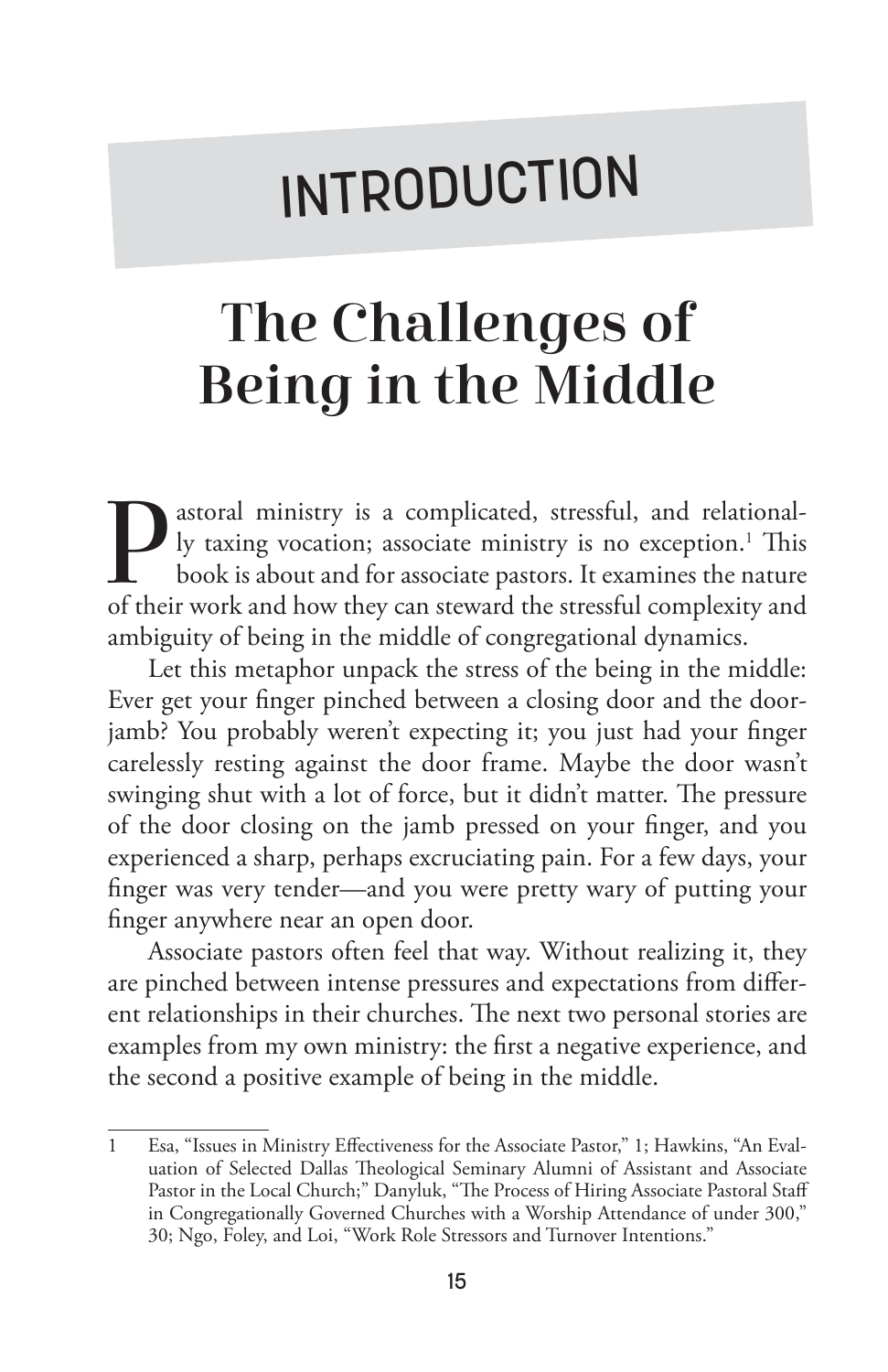My first church had just implemented a new child protection policy for students in our children's and youth ministries. The policy required that all volunteers submit to a background check to serve as chaperones and mentors. Much energy, work, and passion had gone into designing, passing, and communicating this policy. Ministry leaders were responsible for enforcing it.

My middle school ministry had just begun a monthly hangout time with sixth graders. This new program was a dream of one set of parents who recruited another mother of a sixth grader in the church. Unfortunately, she had not yet submitted a background check. Just as the first evening was getting under way, the mother entered the church gym, plopped down her purse, and looked expectantly at me.

"Sorry I'm late. What do you want me to do? I've come to help out."

Anxiety and fear coursed through me. "But you haven't gone through our background check."

"What do you mean?" she asked. "I'm a parent. I want to participate."

I was pinched. I was caught between my need to fulfill the requirements of an elder-approved policy that was immutable, the intense desire of a mother to participate in her child's ministry, and my volunteer parents who had recruited this mother who had been in the church for years. I searched for the right words. But my anxiety didn't help me find them.

"I'm sorry. Our church policy says you can't until you've completed a background check," is what I wanted to say. But what came out was just, "You can't."

She looked at me with eyes full of her own anxiety and confused anger. "I thought this was our church," she said passionately as she left.

I had fulfilled the policy, but deeply hurt a member of our congregation.

About a year later, she and I restored the relationship through the shepherding of a caring elder. It took courage on both her part and mine. The story ended well, but it also illustrates a clear point: associate pastors of all stripes—whether children, youth, worship, adult, or outreach—are often caught in the middle of complicated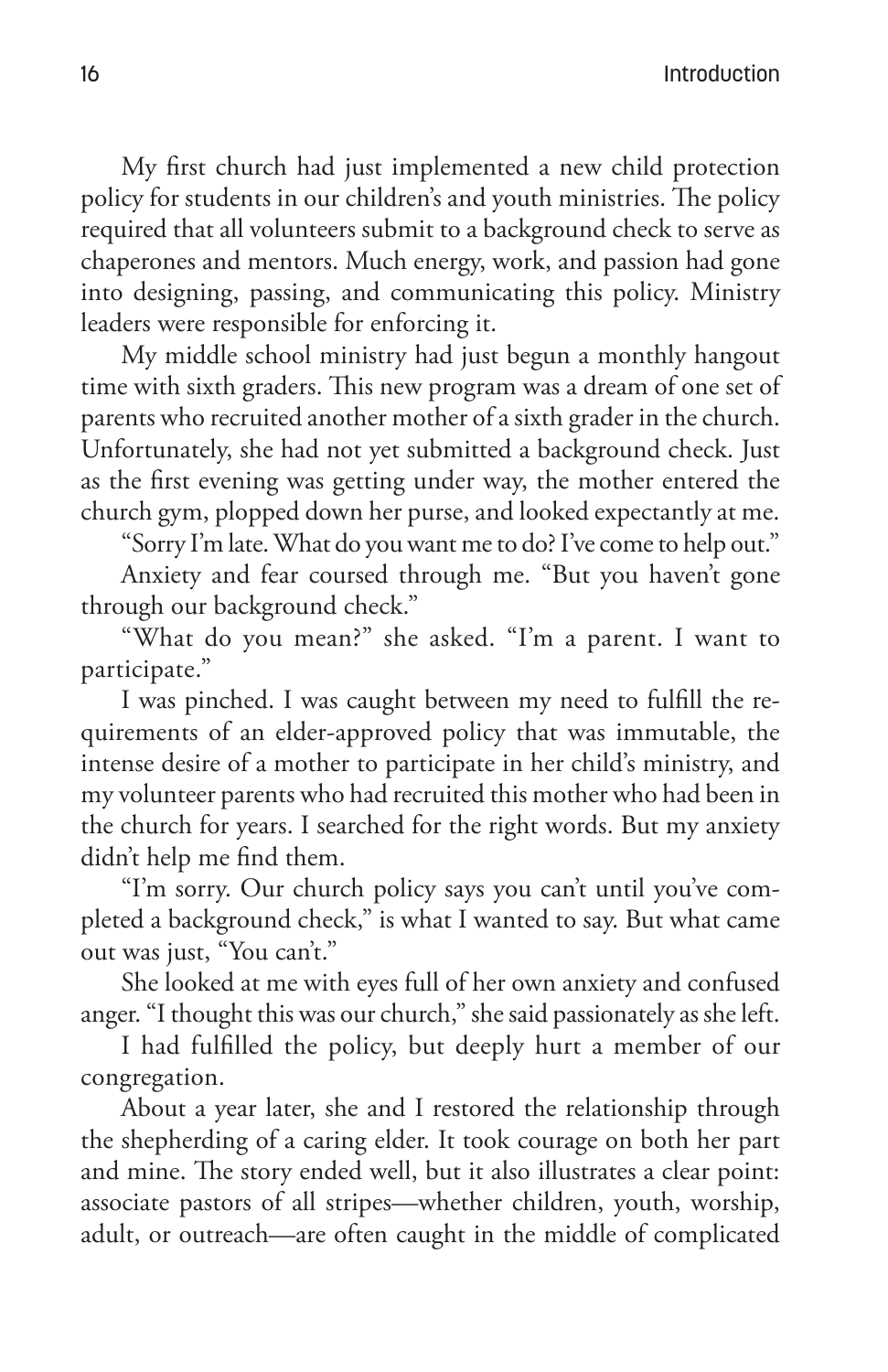relationships and groups in their congregations. It's a genuine struggle many associate pastors feel. Being in the middle is complicated, organizationally confusing, and emotionally taxing. Yet it also brings with it a form of power that can only be gathered and utilized from being in the middle: the power to steward ambiguity.

Take this second story: In my first youth ministry role, I found it odd that the sixth graders in our church didn't attend our middle school youth group, especially since they attended the town's public middle school. Our church had a robust Wednesday night elementary school program which went through sixth grade, but several sixthgrade students along with their parents wanted to participate in middle school ministry. The elementary program director and I talked about moving sixth graders to the middle school ministry several times, but we couldn't come to an agreement about where the group belonged.

An elder met with me and the elementary program director to resolve the question. I planned my presentation to ask that sixth graders be moved to the middle school ministry. I didn't think my proposal would be accepted. I was caught between two other leaders in an ambiguous situation. So, I created a third option: the church could treat the sixth grade as a transitional year. One week a month the sixth graders would participate in the middle school ministry; the rest of the month they would participate in their regular ministry. At the meeting the elder and the program director passed on my first idea, but they both agreed to the other option! I had been pinched in the middle, but had stewarded the ambiguity by proposing a new course of action that worked for everyone involved.

#### Where Did the Idea for This Book Come From?

As you might guess, this book was born out of my experiences as an associate pastor. This short life history explains where my passion for this topic came from.

While studying architecture at college, I experienced a clear call to pastoral ministry. After college I went immediately to an evangelical seminary just north of Chicago. On the second day of class my ministry professor warned the class, "Seminary does a great job of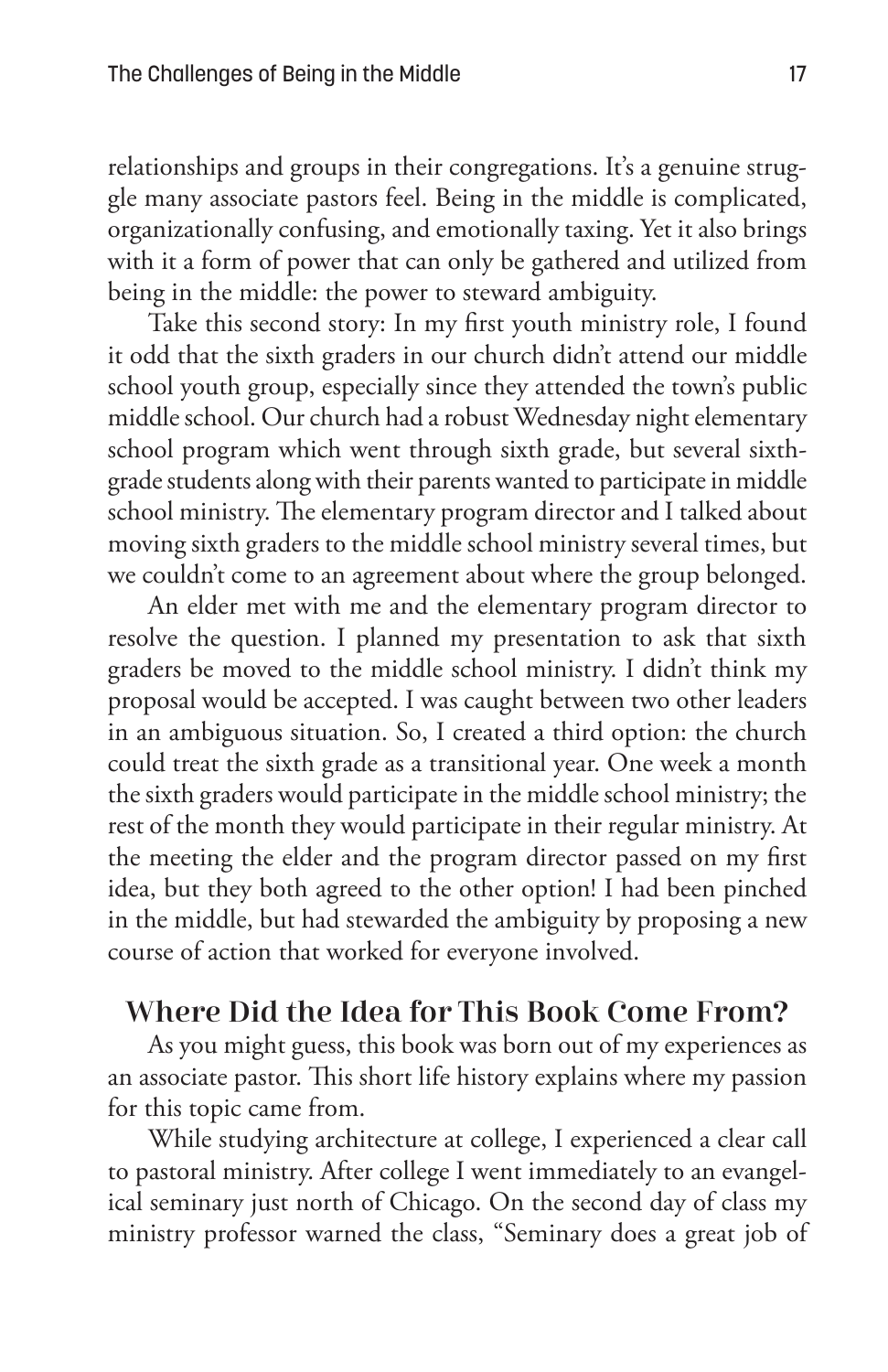preparing you for your last ministry position, but it doesn't necessarily prepare you for your first two or three positions. Let me encourage you to take education and leadership classes that will help you in roles like youth ministry, worship, or other associate ministry roles."

Wanting to do well when I graduated, I took his advice and took several classes in youth ministry and Christian education. I did my field education at a local church in the youth group, children's ministry, and outreach ministry. I thought I wanted to be a "lifer," a pastor who spends his or her entire life working in youth ministry, so I took a role as a youth pastor at an evangelical church in rural Illinois after graduation.

That first pastorate lasted five years to the day. While I started out in youth ministry, soon I was also in charge of a summer young adult program. Eventually I had an adult Sunday school class. I left that congregation to embark on a new journey to earn a PhD, unsure of what the future would hold. Shortly thereafter, I received a second call to the church where I served while in seminary. I was there for almost six years and had broad responsibilities including children, youth, adult, outreach, and pastoral counseling ministries.

I had fruitful ministry in both churches, developed amazing friendships, learned, and grew in my relationship with Jesus. I am deeply thankful that the Lord directed me to both places. I am particularly grateful to my senior pastor at my second church, Lee Eclov, who mentored me and risked having a PhD student as a full-time associate minister. It was here that I could see a new vision for my life as a teacher of ministry students.

That said, ambiguity was a regular experience in both of my churches. There were challenges in relating to senior pastors as superiors and friends, and to my volunteers as *their* superior and friend. I had ambiguous relationships with my elder boards as a non-elder in my first church and as a nonvoting elder in my second. I felt ill-equipped to handle these relational issues when seminary ended; I had to quickly develop new skills in managing resources, developing teams, and coaching volunteers. I felt squeezed between different constituencies within the churches: volunteers, parents, elders, youth, and staff. I was often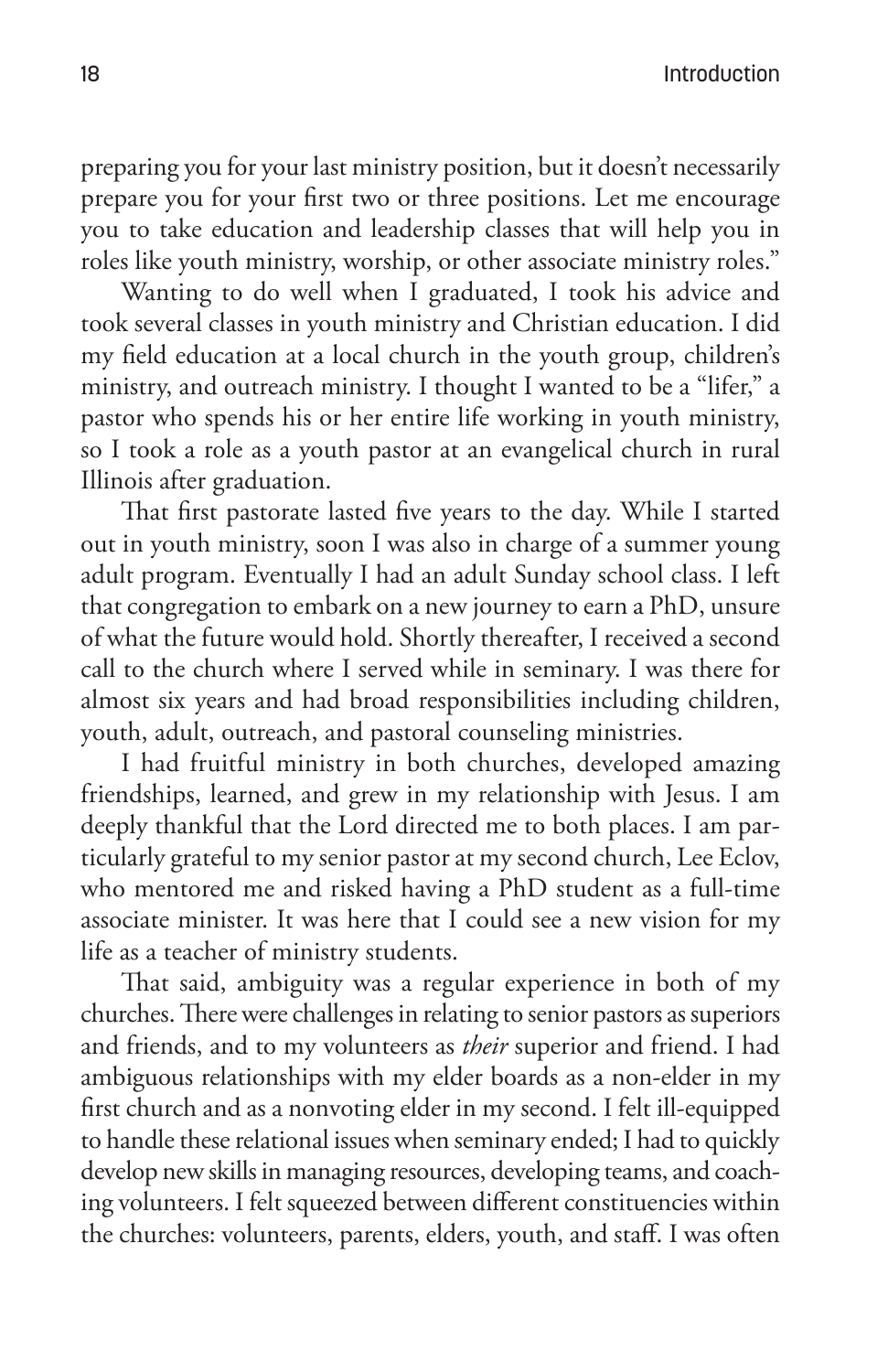confused about when to ask leaders to follow specific instructions and when to let them "do their own thing." While much of my ministry in both churches was fruitful, I often doubted my overall effectiveness. I particularly struggled with casting vision in ways that both honored my senior pastors and respected my volunteers.

Many of my associate pastor colleagues described similar tensions in their ministries. Some had comparable experiences; others had far more difficult pastorates. Some considered abandoning ministry but chose to stick out the stress and painful relationships; others left ministry for other careers. I wanted to discover how associate pastors move in complicated and ambiguous relationships in order to have fruitful pastorates. So, after researching what others had written about associate ministry, I interviewed twenty-five associates to listen to and understand their experiences. The result is this book.

#### Who Are Associate Pastors, and What Do We Know About Them?

When I write for and about associate pastors, who do I mean? An associate pastor is any clergy in a local congregation who does not occupy the senior pastoral role in a church. The following description captures associate ministry well: "All pastors must be servants, but the associate pastor, by the nature of the position, is charged with serving, supporting, and equipping God's people and to do so under the direction of the senior pastor."2 According to this definition, youth pastors or worship pastors are associate pastors, even though they only oversee one specific area of ministry. However, associate pastors are also sometimes generalists with a wide array of responsibilities, and not just specialists in a specific niche ministry such as children, youth, young adults, worship, or other focused ministry.3 In my first church, I was a specialized youth pastor. In my second pastoral role, I was a

<sup>2</sup> Rudnick, *The Work of the Associate Pastor*, 2–3.

<sup>3</sup> Johnson, "Preparing an Associate Pastor to Become a Senior Pastor"; Haskins, "An Examination of the Role and Function of the Associate Pastor in the United Methodist Church"; Radcliffe, *Effective Ministry as an Associate Pastor*; Rudnick, *The Work of the Associate Pastor*.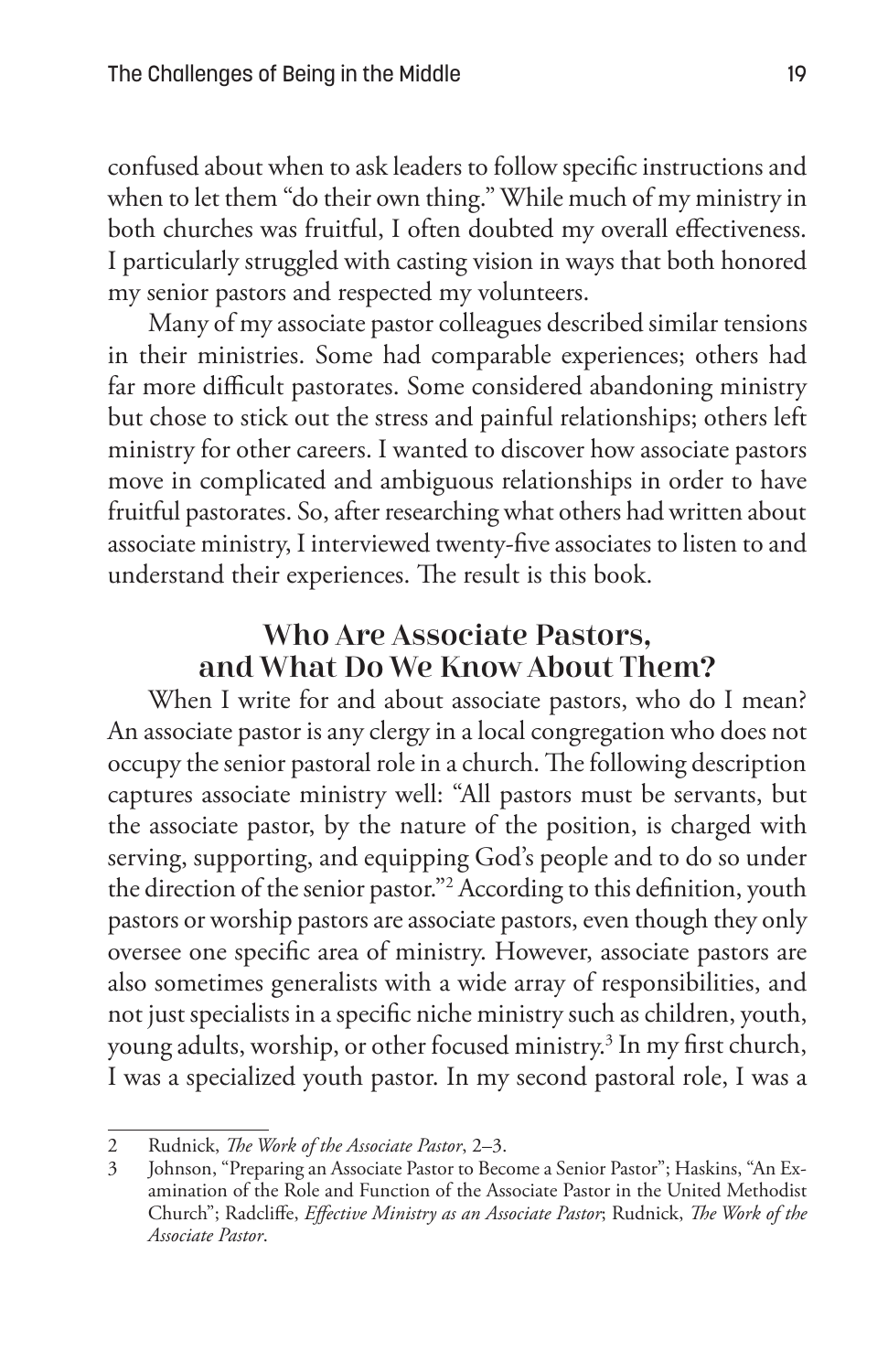generalist over children, youth, young adult, adult, small group, and some outreach ministries. But in both my roles I directly reported to and had direct contact with my senior pastor.

While associate pastors have wildly differing roles and responsibilities, research on associate pastors describe three common elements to associate ministries. First, associate pastors depend on having constructive relationships with their senior pastors. Second, associate pastors are the managers of their congregations. Third, associate pastors have ambiguous roles.

#### Relationships with Senior Pastors

Senior pastors are certainly critical partners for associate pastors. While associates are under the direction of the senior pastor, $4$  who they support,<sup>5</sup> assist,<sup>6</sup> and who prescribes their duties,<sup>7</sup> there is often substantial overlap in those duties<sup>8</sup> which might also create ambiguity. The term "collaborator" is sometimes used to refer to the associate.<sup>9</sup> Associate pastors are often encouraged to be supportive of their senior pastors either through upward management,<sup>10</sup> through noncompetitive relationships,<sup>11</sup> and/or through exercising compatible gifts.<sup>12</sup>

#### Associate Pastors as Managers

As you might expect, there is more to the associate's role than the relationship to the senior pastor. While management clearly intersects with being in a subordinate position to a senior pastor, associate pastors are often referred to as "second chair leaders" in their

<sup>4</sup> Rudnick, *The Work of the Associate Pastor,* 2–3.

<sup>5</sup> Rudnick, *The Work of the Associate Pastor*; Hawkins, "An Evaluation of Selected Dallas Theological Seminary Alumni of Assistant and Associate Pastor in the Local Church*.*"

<sup>6</sup> Hawkins and Sallman, *The Associate Pastor*, 17.

<sup>7</sup> Radcliffe, *Effective Ministry as an Associate Pastor*, 144.

<sup>8</sup> Sam, "The Formation, Mentoring, and Socialization of the Associate Pastor into the Pastorate in the Roman Catholic Church"; Overman, "Associate Pastor as Collaborator."

<sup>9</sup> Esa, "Issues in Ministry Effectiveness for the Associate Pastor," 171; Overman, "Associate Pastor as Collaborator," 11–12; Rudnick, *The Work of the Associate Pastor*, 95.

<sup>10</sup> Smith, "Playing Second Fiddle on One String: The Role of the Associate Pastor," 92.<br>11 Rudnick, *The Work of the Associate Pastor*.

<sup>11</sup> Rudnick, *The Work of the Associate Pastor*.

<sup>12</sup> Esa, "Issues in Ministry Effectiveness for the Associate Pastor," 62–64.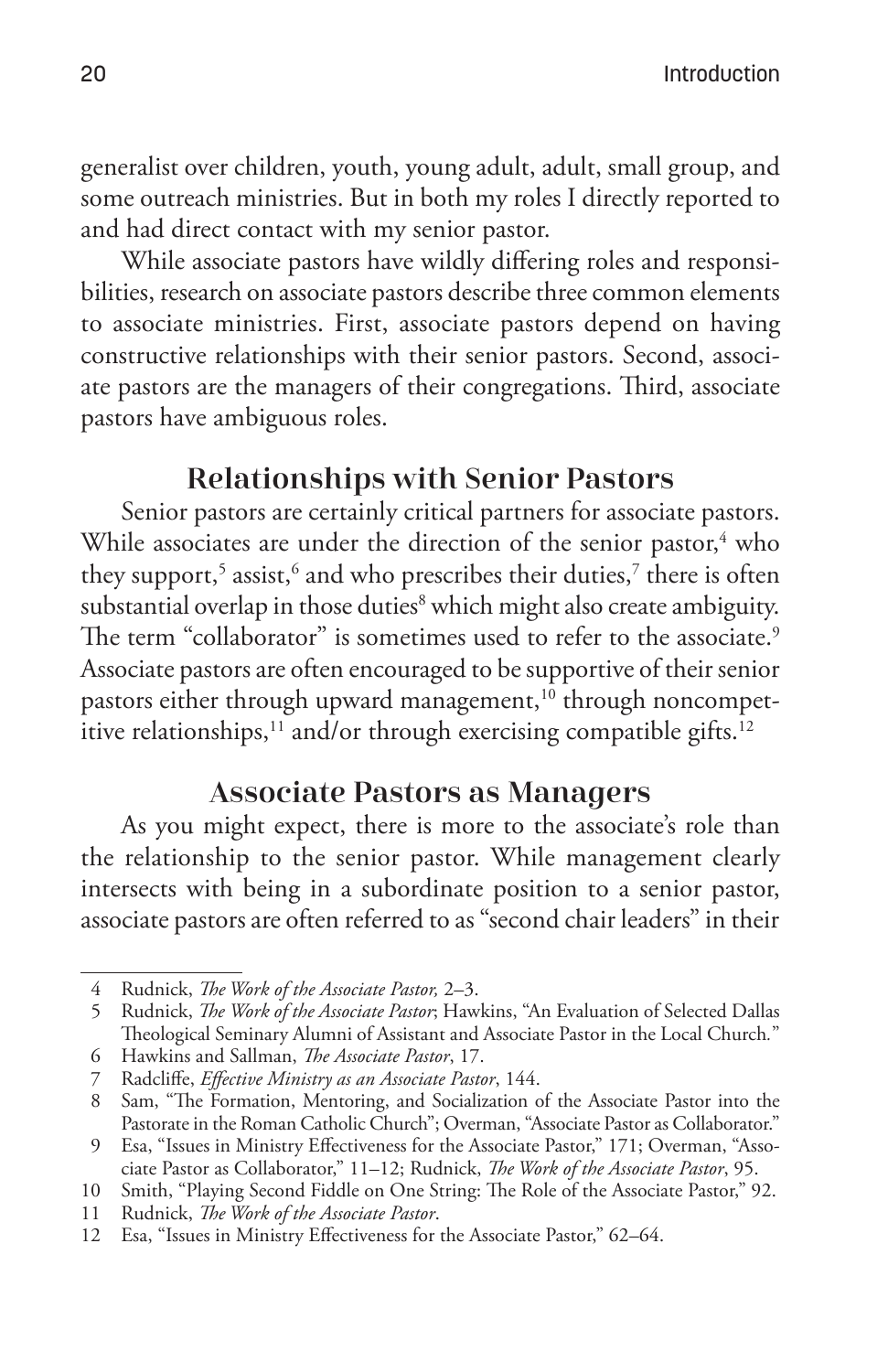organizations.13 Bonem and Patterson coined this term and describe a second chair leader as someone "in a subordinate role whose influence with others adds value throughout the organization."<sup>14</sup> Second chair leaders provide relief for senior pastors in terms of implementing a church's specific vision: "They are managers of the process towards a realized vision."15

"Management" can sound rather alien to the pastoral identity and imagination. What does it mean to be a manager? Management has classically been understood as a linear or cyclical process of planning, organizing, coordinating, and controlling.16

If this definition sounds a little bit like the floor manager in a factory, or a middle manager in an organization, that is exactly what is being described. In fact, one researcher suggests that associate pastors share critical tasks and are essentially identical to mid-level managers in mainstream workplaces in their practice of leader-manager practices.17 Other authors describe associate pastors as those who create, implement, and manage "specific functions" of a congregation;<sup>18</sup> support the vision, mission, and staff of a church;<sup>19</sup> or plan, organize, staff, direct, and control as managers.<sup>20</sup>

But most seminarians or Bible school students don't imagine pastoral work as managerial. They want to preach, teach, disciple, care

<sup>13</sup> Gilbreath, "An Administrative Manual for the Associate Pastor"; Haskins, "An Examination of the Role and Function of the Associate Pastor in the United Methodist Church"; Woodruff, "Executive Pastor's Perception of Leadership and Management Competencies Needed for Local Church Administration"; Griffin, "Vision Building as a Second Chair Leader for a Large Congregation"; Akinde, "A Study Comparing the Leadership and Management Characteristics of Associate Church Pastors and Mid-Level Corporate Managers and Leaders."

<sup>14</sup> Bonem and Patterson, *Leading from the Second Chair*, 3; emphasis original.

<sup>15</sup> Griffin, "Vision Building as a Second Chair Leader for a Large Congregation."

<sup>16</sup> Mintzberg, "The Manager's Job," 49; cf. Mackenzie, "The Management Process in 3D;" Kraut, et al., "The Role of the Manager," 123–24.

<sup>17</sup> Akinde, "A Study Comparing the Leadership and Management Characteristics of Associate Church Pastors and Mid-Level Corporate Managers and Leaders."

<sup>18</sup> Hawkins, "An Evaluation of Selected Dallas Theological Seminary Alumni of Assistant and Associate Pastor in the Local Church," 10; Hawkins and Sallman, *The Associate Pastor*, 17.

<sup>19</sup> Rudnick, *The Work of the Associate Pastor*, 2–3.

<sup>20</sup> Radcliffe, *Effective Ministry as an Associate Pastor*, 144.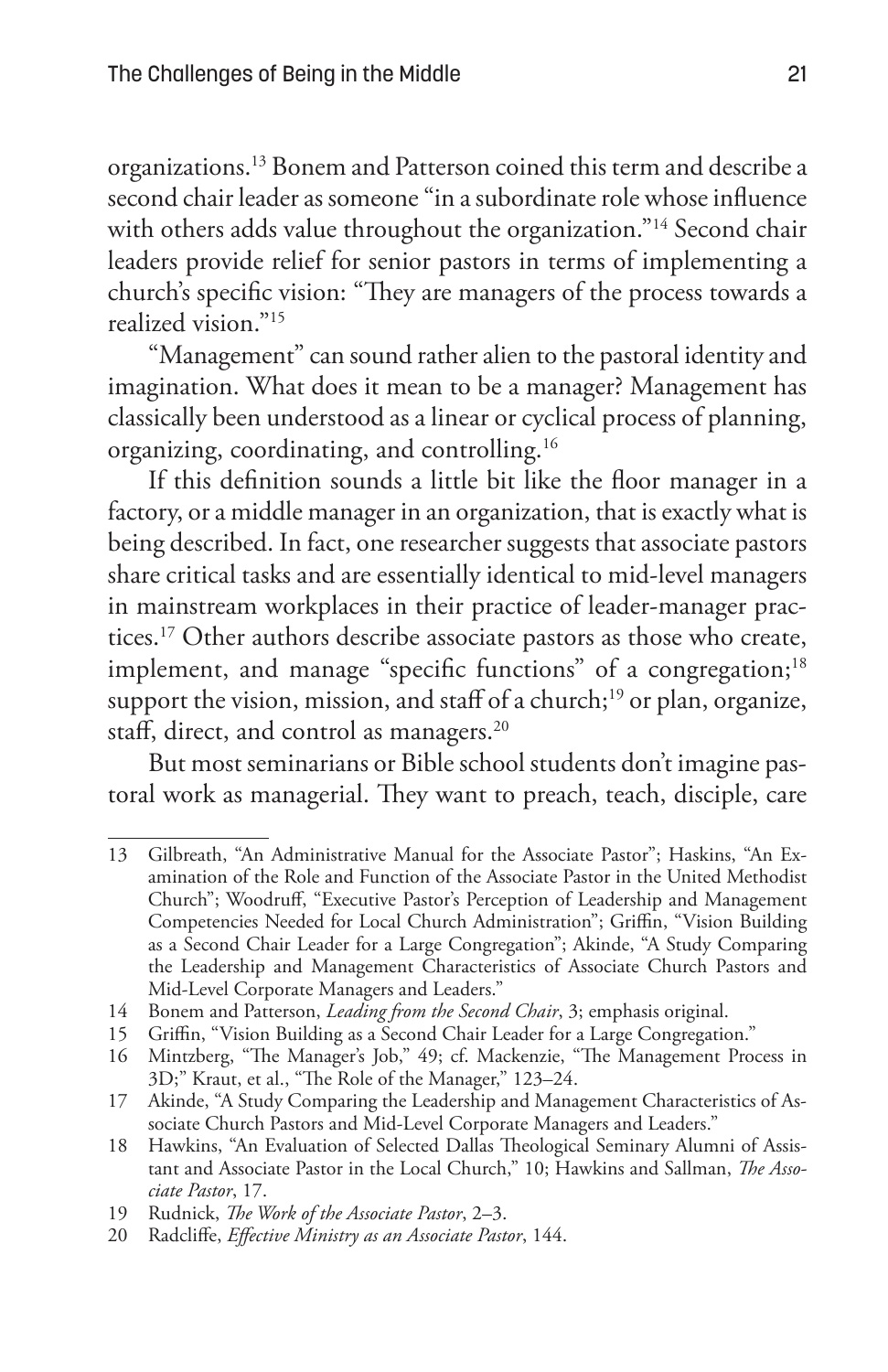for other people, or actively evangelize nonbelievers. Management is often not taught in theological education.

When you work in a factory, management is guided by a common goal of creating the product the factory and its staff were hired to create. But a church does not create a product, because it is not a factory, nor is it a business. The church is a miracle community of the new humanity redeemed by Jesus Christ. But congregations are nonetheless organizations, networks of intentionally structured relationships working toward a common goal or vision.

Congregations ought to have a theological and biblical vision for contextualizing ministry. However, associate pastors, like senior pastors, are often caught in a culture of ambiguity.

#### Ambiguity and Associate Pastors

What do we mean by ambiguity?

Have you ever been sent on an errand to the grocery store to buy a specific brand of tomato sauce, but that tomato sauce was sold out? Your phone is dead, so you cannot call anyone to get advice or direction. You face the shelves and see a myriad of options: different brand names, different prices, different flavors, different ingredients for customers with different allergies or food sensitivities. What do you pick? If you are at all like me, this scenario can produce anxiety because there is no way to get more information about which jar to pick. I am forced to choose, and that choice requires me to navigate ambiguity—a lack of information, direction, or structure that impedes action or decision-making.

Here is a more relevant example to ministry. As a newly hired associate pastor, I was reviewing files when I discovered a volunteer who was already serving but had not completed a required application and background check (the previous pastor had forgotten the paperwork). I called the volunteer to explain, and asked him to complete the forms. He was irritated, since the previous pastor had given him permission to serve. The volunteer was caught in ambiguity; he had the previous pastor's support but didn't have the technical clearance from the church. I too was caught in ambiguity; I didn't know that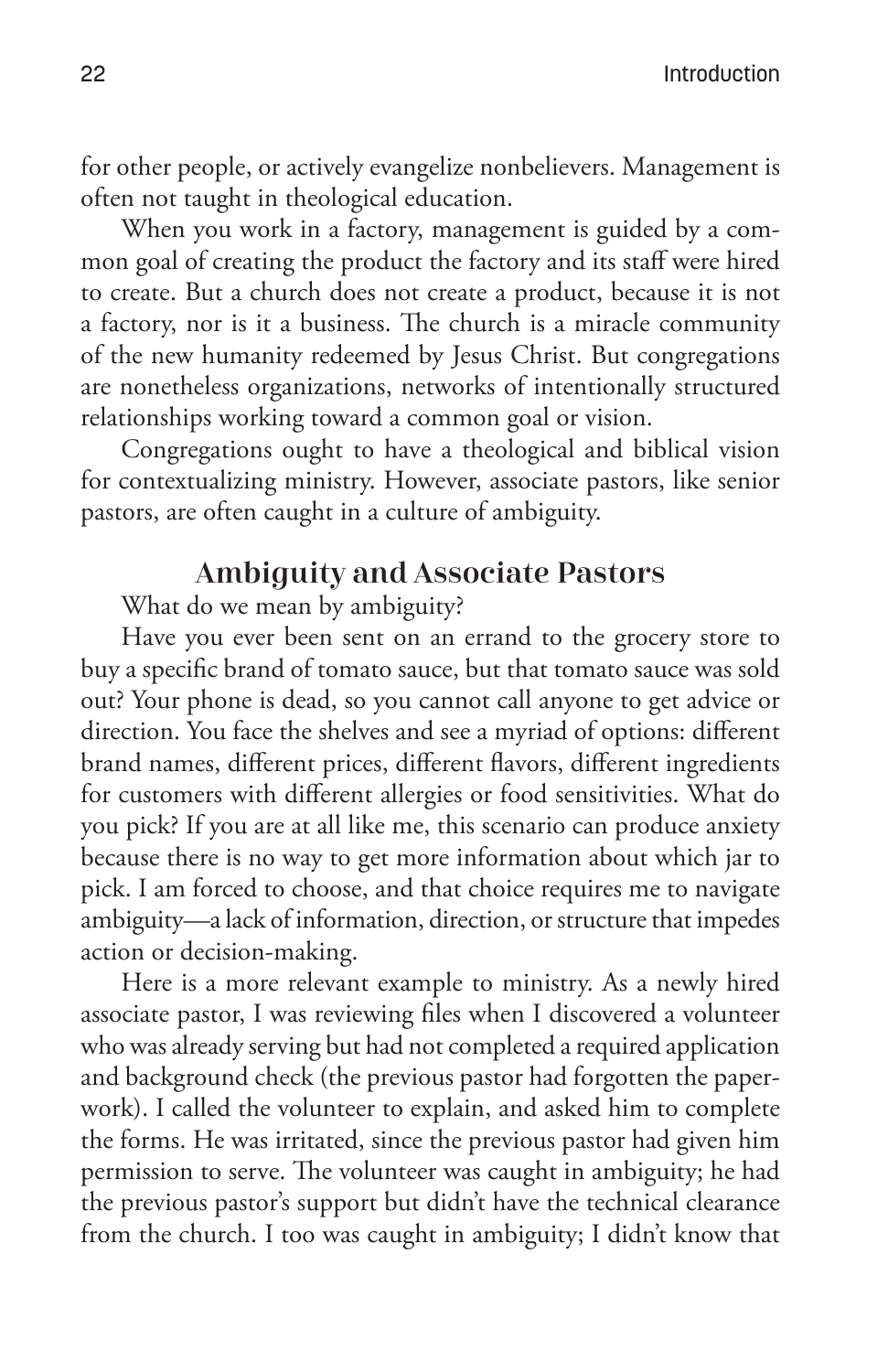the volunteer had been incorrectly onboarded, and now I was unsure what to do to rectify the situation without hurting feelings or disrupting the ministry.

Ambiguity is obviously a form of stress. In fact, stress and ambiguity go hand in hand, and they can benefit or plague any number of people in any number of roles. Stress is generally defined as a person's perception that the demands of their environment are greater than their ability and resources to meet that need.<sup>21</sup> Stress is a dynamic state of uncertainty<sup>22</sup> coming from or concerning a person's specific role, organizational sources, or relationships.23 Environmental situations within organizations put extraordinary pressure on an individual.<sup>24</sup> Two major sources of stress in organizations are role conflict and role ambiguity.25 Role conflict occurs when expectations of the role do not match reality.26 Various kinds of role conflict include:

- Experiencing different expectations from one person
- Experiencing different expectations from different people
- Experiencing different expectations arising from membership in multiple organizations
- Experiencing a moral conflict based on roles
- Experiencing role overload: expectations exceed the holder's ability to perform within a limited time $27$

Role ambiguity is a particularly powerful, though not always negative, form of organizational stress.<sup>28</sup> Role ambiguity can be de-

<sup>21</sup> Stout and Posner, "Stress, Role Ambiguity, and Role Conflict," 747; Cooper, et al., *Organizational Stress*, 27.

<sup>22</sup> Stout and Posner, "Stress, Role Ambiguity, and Role Conflict," 747.

<sup>23</sup> Cooper, et al., *Organizational Stress*, 1, 27.

<sup>24</sup> Stout and Posner, "Stress, Role Ambiguity, and Role Conflict," 747.

<sup>25</sup> Kahn, et al., *Organizational Stress*; Rizzo, House, and Lirtzman, "Role Conflict and Ambiguity in Complex Organizations"; Van Sell, Brief, and Schuler, "Role Conflict and Role Ambiguity"; Faucett, Corwyn, and Poling, "Clergy Role Stress."

<sup>26</sup> Van Sell, Brief, and Schuler, "Role Conflict and Role Ambiguity," 44.

<sup>27</sup> Kahn, et al., *Organizational Stress*, 20; Van Sell, Brief, and Schuler, "Role Conflict and Role Ambiguity," 44.

<sup>28</sup> Kemery, "Clergy Role Stress and Satisfaction."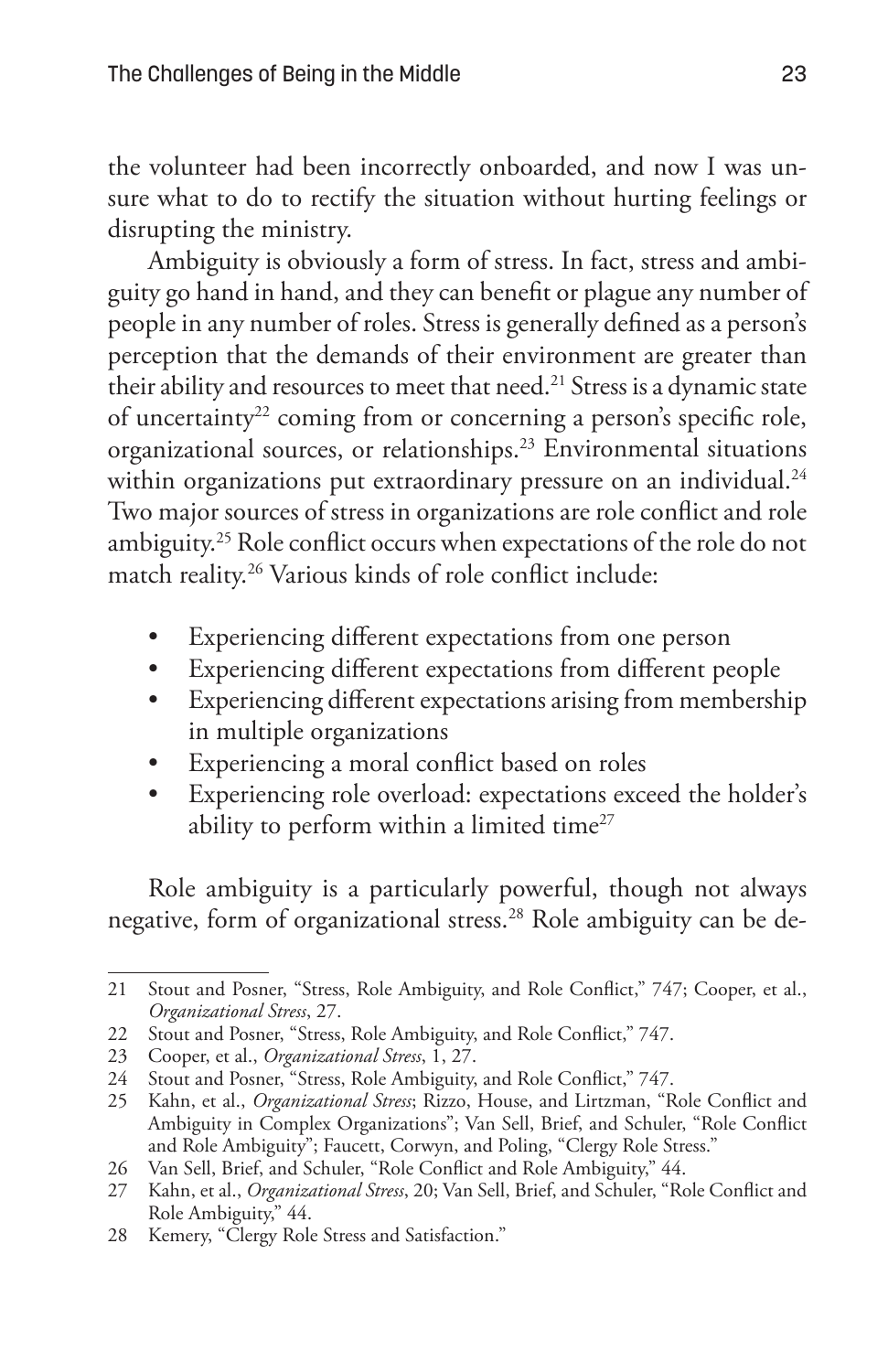scribed as a lack of required information necessary for an incumbent to know how to perform his or her role.<sup>29</sup> It can also be defined in terms of predictability of outcomes due to behavior and the existence of environmental guides for behavior.<sup>30</sup> Role ambiguity can also relate to available information about the expectations associated with a role, methods for fulfilling known role expectations, and the consequences for role performance.<sup>31</sup>

Role ambiguity is often tied to task conflict, or conflict about how tasks are performed in the opinions of different stakeholders, as well as relational stress such as tension, animosity, and annoyance. Therefore, role ambiguity and task conflict are often emotionally charged. Further, role ambiguity can have a negative relationship to self-efficacy, since it reduces available information on which to evaluate performance and visualize performance.32

Let's attempt to illustrate role ambiguity with the following story that describes role task conflict. One of my churches initiated a summer New Testament reading program composed of two elements: an individual reading plan to be completed at home and weekly gatherings where participants would discuss the week's reading. The program consultant emphasized the need for *both* the individual reading and the weekly gathering. My senior pastor felt that the weekly meetings were unnecessary and did not want to require them. As the program implementor, I was caught between different expectations placed upon me by the senior pastor and the consultant. Both gentlemen were polite yet assertive in their positions. After some debate, we proceeded by holding weekly meetings but not requiring attendance.

Here is another illustration that describes role ambiguity, this time through lack of information. Our church was fortunate to have a military band leader as a member. My senior pastor thought it would be a wonderful outreach to our neighborhood to ask one of

<sup>29</sup> Kahn, et al., *Organizational Stress*, 73.

<sup>30</sup> Rizzo, House, and Lirtzman, "Role Conflict and Ambiguity in Complex Organizations," 156.

<sup>31</sup> Van Sell, Brief, and Schuler, "Role Conflict and Role Ambiguity," 44.

<sup>32</sup> Li and Bagger, "Role Ambiguity and Self-Efficacy," 368.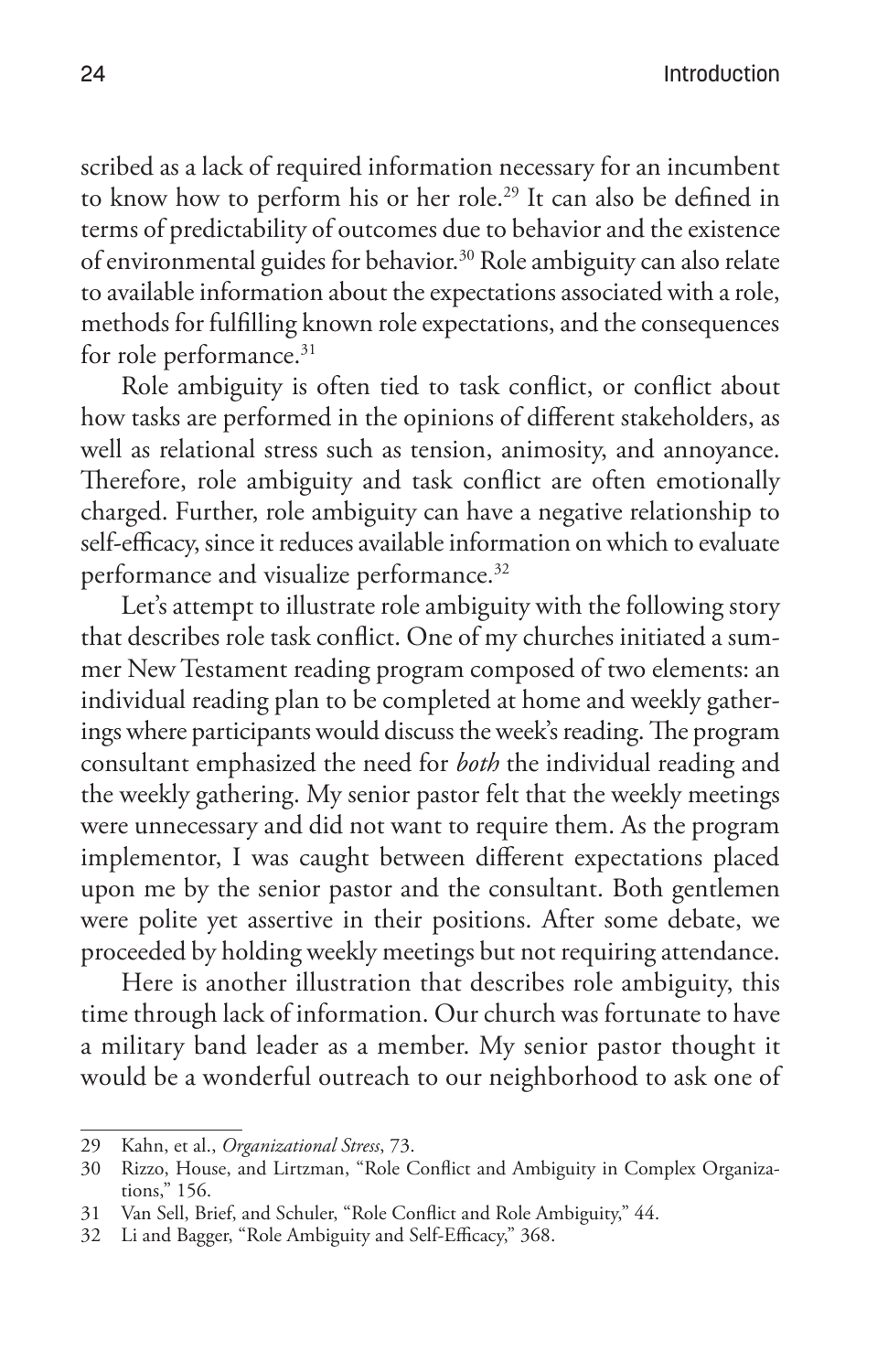the bands stationed at the local military base to perform a church concert, and he gave me the responsibility of putting the concert together and advertising it in the surrounding area. I had never done this kind of task so I had to learn quickly and through trial and error where to gather resources, where to advertise, what to set up, and what people to recruit. The nature of the task was ambiguous and produced stress. In the end the concert was successful, and I had gained new skills in promoting events, but it took some time to shake off the anxiety.

To review, ambiguity is the presence of stress from numerous sources that inhibits identifying or resolving problems, usually combined with anxiety in the form of relational pressure or the lack of resources to discover or enact solutions to a problem. In other words, ambiguity implies the stress that accompanies unknown situations or conflicting expectations, with the accompanying pressure to resolve the unknown in an effective or fruitful manner.

#### The Uneasy Relationship Between Pastoral Ministry and Management

It is no wonder then that associate pastors often struggle to make sense of their roles. Theological schools from Bible college to seminary do not emphasize management in their curriculum. In addition, pastors are often suspicious of leadership, as well as of management practices and literature in the church, compounding the problem of poor management.33 Pastoral theologian Thomas Oden suggests that seminarians often reject administrative studies toward ministry as crass, manipulative, and corruptive; and he concedes that "business leadership techniques" are sometimes uncritically adopted into congregations.<sup>34</sup> Branson and Martínez, without denying the importance of leadership, describe modernity's influence on leadership in the church, and push back on command-and-control styles of strategic

<sup>33</sup> Radcliffe, *The Effective Ministry of an Associate Pastor*, 26–28; Boersma, "Managerial Competencies for Church Administration as Perceived by Seminary Faculties, Church Lay Leaders, and Ministers," 2.

<sup>34</sup> Oden, *Pastoral Theology*, 154.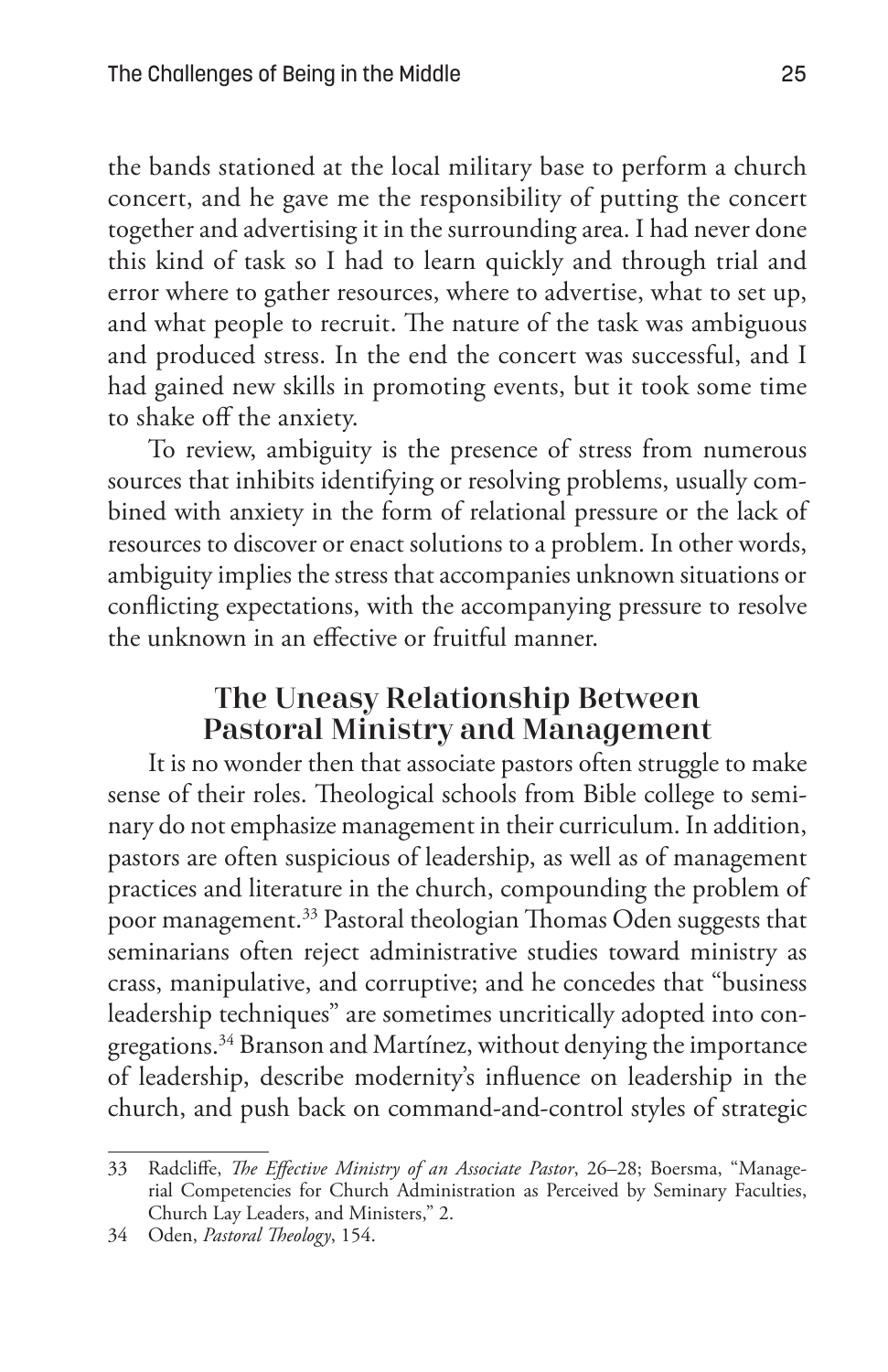planning, consumerism, and "the church's self-understanding as a volunteer organization."35 Guder voices a similar set of concerns:

At the denominational, local, and seminary levels, the management paradigm dominates models of leadership development as if it were a neutral set of techniques and skills. The nature of leadership is thus transformed into the management of an organization shaped to meet the spiritual needs of consumers and maximize market penetration for numerical growth.36

 Particularly, there is suspicion of the church growth movement and "McDonaldization."37 McDonaldization is a form of management that promotes a more bureaucratic and hierarchical approach to organizations.38 McDonaldization emphasizes efficiency, calculability, predictability, and control—and results in a dehumanizing rationalism as well as anonymous or impersonal relationships.<sup>39</sup> Watson and Scalen suggest that churches are "restructuring themselves according to a corporate business model."40 Smith and Pattison go so far as to write,

Western Christianity's symbiotic relationship with industrialization had led to attempts to circumvent the messy or inefficient facets of faith. Many churches, particularly those driven by church growth models, come dangerously close to reducing Christianity to a commodity that can be packaged, marketed, and sold.<sup>41</sup>

<sup>35</sup> Branson and Martínez, *Churches, Cultures, and Leadership,* 210–11.

<sup>36</sup> Guder, *Missional Church*, 198.

<sup>37</sup> Smith and Pattison, *Slow Church*; Watson and Scalen, "Dining with the Devil"; Drane, *The McDonaldization of the Church.*

<sup>38</sup> Ritzer, *The McDonaldization of Society*; Drane, *The McDonaldization of the Church.*

<sup>39</sup> Ritzer, *The McDonaldization of Society,* 13–14.

<sup>40</sup> Watson and Scalen, "Dining with the Devil," 17.

<sup>41</sup> Smith and Pattison, *Slow Church*, 14.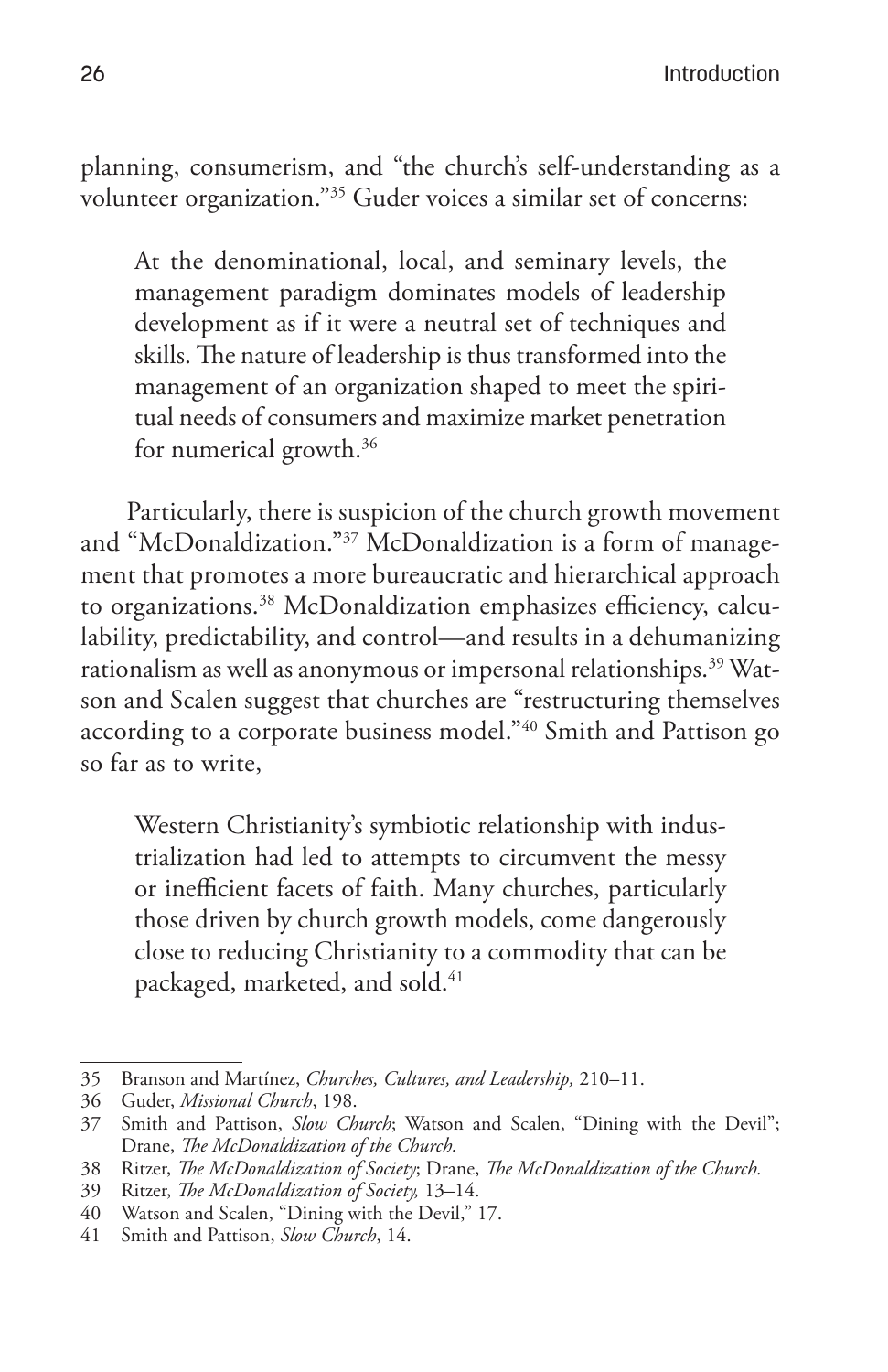Drane summarizes many pastors' fears when he writes, "An over-emphasis on what is quantifiable will generally hinder if not undermine personal and spiritual growth."42 Willimon, while stating that a manager is a good image of the pastor, echoes this concern and suggests that pastoral management cannot be measured purely by efficiency or productivity, especially when unexpected events or concerns occur to occupy the pastor's time and attention.<sup>43</sup>

Yet Oden also states, "Experienced clergy . . . know all too well that they must function effectively as leaders in the church and community and be responsible for complex organizational processes."44 Nonetheless, while most pastors enter the ministry to pursue preaching, teaching, and discipleship, they are often surprised by the tasks of leadership and management for which seminary did not prepare them.45

#### The Shift in Management Paradigms

There has been a shift in how management is perceived by scholars and practitioners. With the emergence of learning organizations, managers have developed a new role described as a facilitator of learning<sup>46</sup> who functions much like a coach in their organization.<sup>47</sup> Such a leader is tasked with helping others achieve their goals by programming learning to enhance creativity.<sup>48</sup> Facilitative leadership is a large shift from a command-and-control understanding of management to an understanding of manager as a people developer,<sup>49</sup> which may require

<sup>42</sup> Drane, *The McDonaldization of the Church*, 47.

<sup>43</sup> Willimon, *Pastor*, 61–62.

<sup>44</sup> Oden, *Pastoral Theology*, 154.

<sup>45</sup> Burns, Chapman, and Guthrie, *Resilient Ministry*, 199–200.

<sup>46</sup> Ellinger, Watkins, and Bostrom, "Managers as Facilitators of Learning in Learning Organizations"; Ellinger and Bostrom, "An Examination of Managers' Beliefs about Their Roles and Facilitators of Learning."

<sup>47</sup> Ellinger and Bostrom, "Managerial Coaching Behaviors in Learning Organizations"; Ellinger, "Antecedents and Consequences of Coaching Behavior"; Hargrove, *Masterful Coaching*, 2008.

<sup>48</sup> Guastello, "Facilitative Style, Individual Innovation, and Emergent Leadership in Problem Solving Groups," 226–77.

<sup>49</sup> Ellinger, Watkins, and Bostrom, "Managers as Facilitators of Learning in Learning Organizations," 106.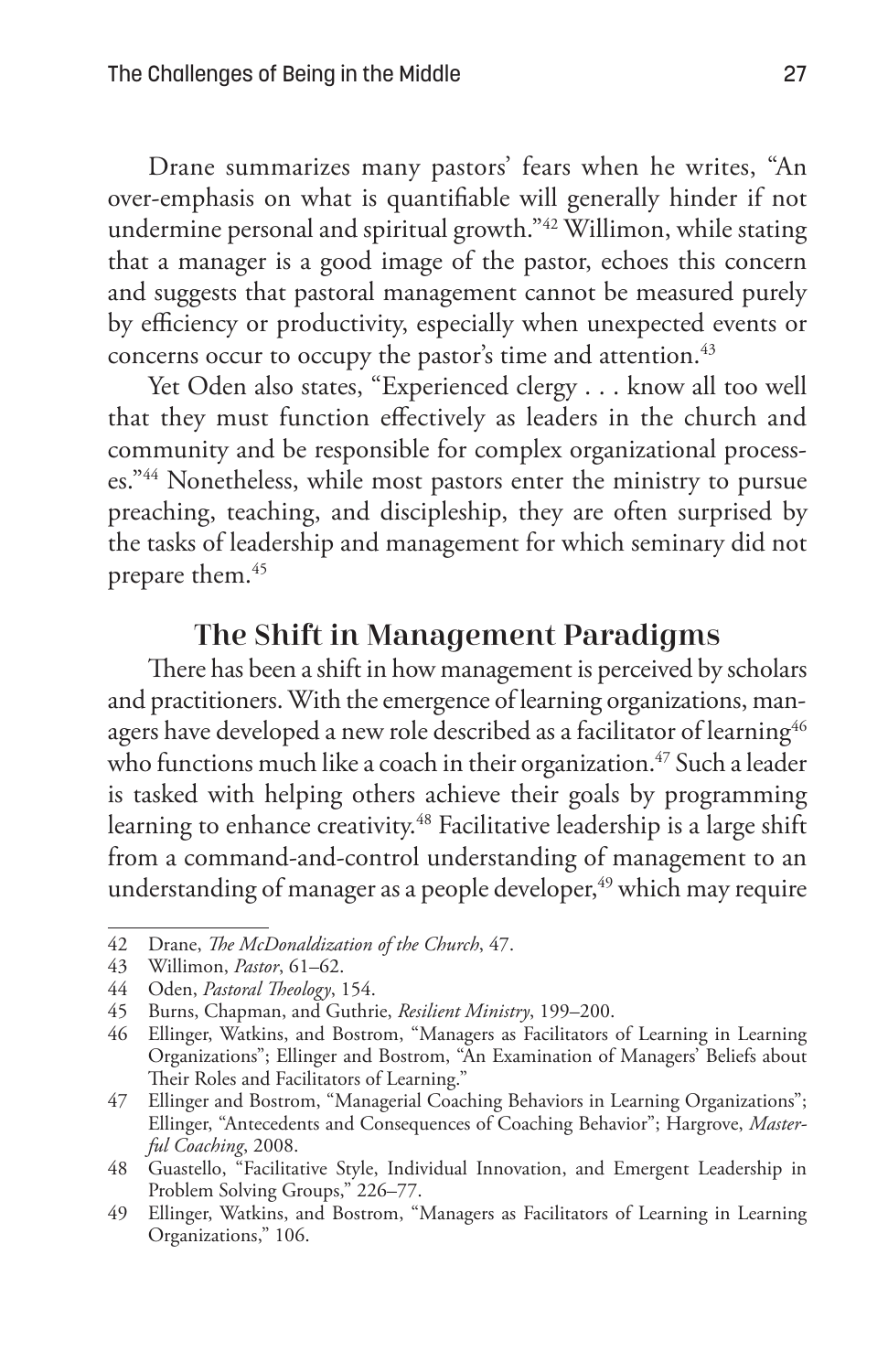a shift in identity,<sup>50</sup> as well as a shift in belief and mental models to lean into that identity.51 Facilitative leadership is the opposite of impositional (or command-and-control) leadership,<sup>52</sup> and could be described as "helping people in groups transform themselves, their community, and their world."53 This new paradigm reflects that direction and knowledge are not locked at the top of an organization; they are spread throughout all of the constituents.

While management is indeed unavoidable, it should not be seen as the ugly stepsister of ministry responsibility. A shift to a facilitator of learning or facilitative leadership seems to fit pastoral responsibilities, especially when one considers the pastoral responsibilities of teaching and preaching against the backdrop of Ephesians 4.

#### The Benefits of Stewarding Ambiguity

So far in this chapter, I've stated that associate pastors are pinched in the middle of critical agents and constituents in their churches as significant managers of their congregations, even if that is not how they prefer to understand their role. This pinched middleness with its managerial emphasis comes with intense stress, often in the form of role ambiguity.

That said, Kemery<sup>54</sup> notes that in pastoral ministry, role ambiguity is not always a bad thing. In fact, when role ambiguity is high but role conflict is low, pastors tend to report a high level of job satisfaction because they have the ability to make decisions in order to act on the ambiguity they experience.<sup>55</sup>

It is simply a given that organizations experience ambiguity in the face of making decisions and accomplishing goals. Forester states that decision-makers face incomplete information about problems

<sup>50</sup> Ellinger and Bostrom, "An Examination of Managers' Beliefs about Their Roles as Facilitators of Learning," 159.

<sup>51</sup> Ellinger and Bostrom, "An Examination of Managers' Beliefs about Their Roles as Facilitators of Learning," 148.

<sup>52</sup> Fryer, "Facilitative Leadership," 26.

<sup>53</sup> Hargrove, *Masterful Coaching*, 15.

<sup>54</sup> Kemery, "Clergy Role Stress and Satisfaction," 566.

<sup>55</sup> Kemery, "Clergy Role Stress and Satisfaction," 566.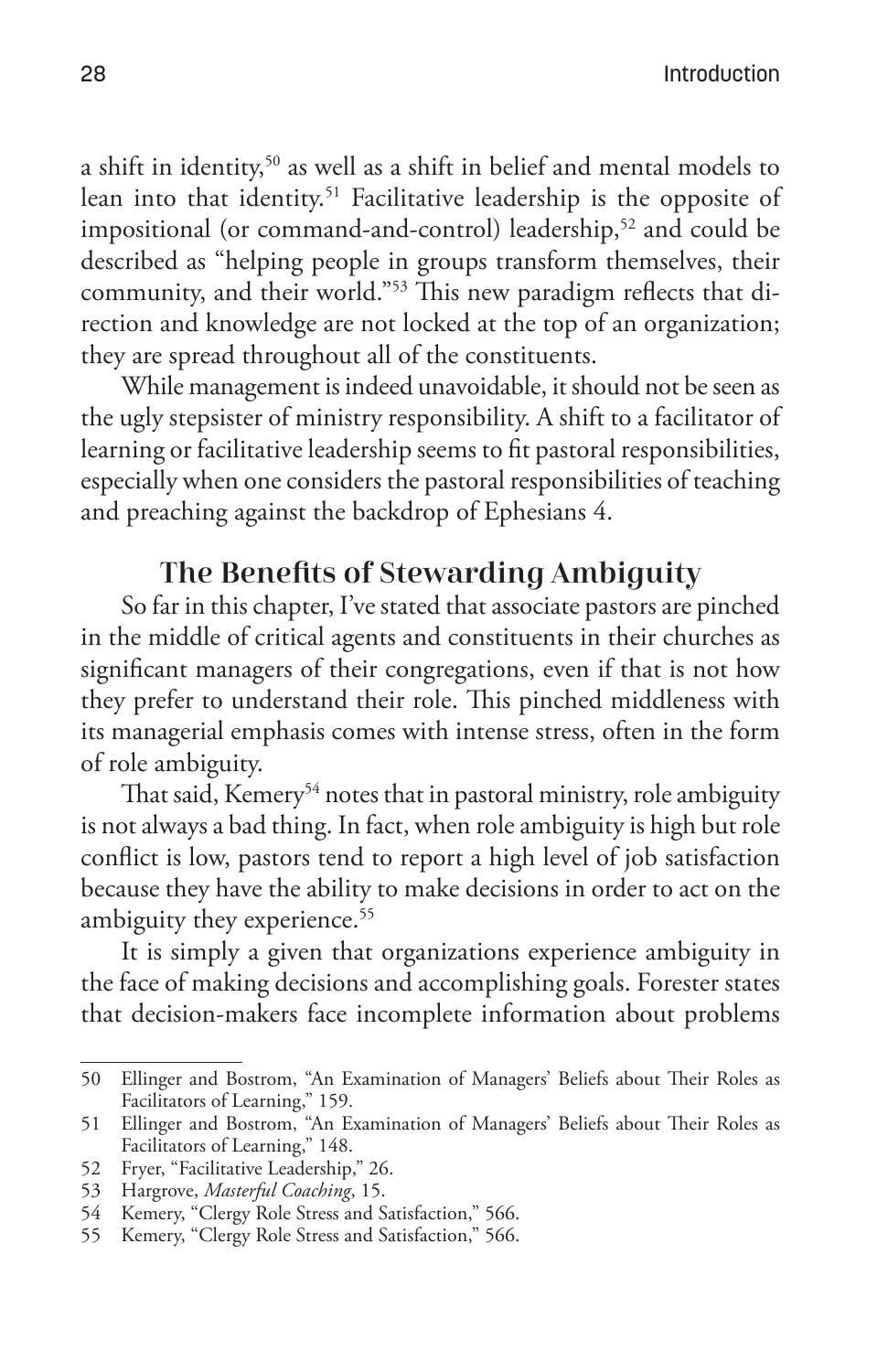and their backgrounds, alternatives and their potential consequences, and the range of values and preferences among stakeholders—all in the context of limited time, skills, and resources.<sup>56</sup> This requires managers to assist in sensemaking in their organization,<sup>57</sup> but it also requires them to lead organizations to steward the ambiguity so that possibilities for moving forward emerge through organizational discernment.58 In short, if managers can navigate the complexities of their organizations from their inherent middleness,<sup>59</sup> they may become stewards of ambiguity through the process of facilitating learning in their organizations.

This opportunity, then, is what makes the associate pastoral role significant and unique. Associate pastors can make a big difference by acting as stewards of ambiguity, particularly if they can take on the identity of a facilitator of learning within their congregations.

#### Good News for Associate Pastors!

This paradigm ought to be good news for associate pastors, especially those associate pastors who serve in congregations large enough to have significant complexity but small enough where associate pastors have regular ongoing contact with all levels of the organization. This new paradigm made me wonder if associate pastors, while perhaps being unaware of the role of facilitator of learning, functioned as such in their congregations—and if they did, how they went about it.

I researched how associate pastors functioned as facilitators of learning in their congregations. In order to discover this, I attempted to answer three important questions:

- 1. How do associate pastors navigate complexity in their congregations?
- 2. How do associate pastors facilitate their own learning?

<sup>56</sup> Forester, *Planning in the Face of Power*, 50.

<sup>57</sup> Weick, *Sensemaking in Organizations.*

<sup>58</sup> Barton, *Pursuing God's Will Together*; cf. Scharmer, *Theory U*, 7–8, 60.

<sup>59</sup> Oshry, *In the Middle*, 80.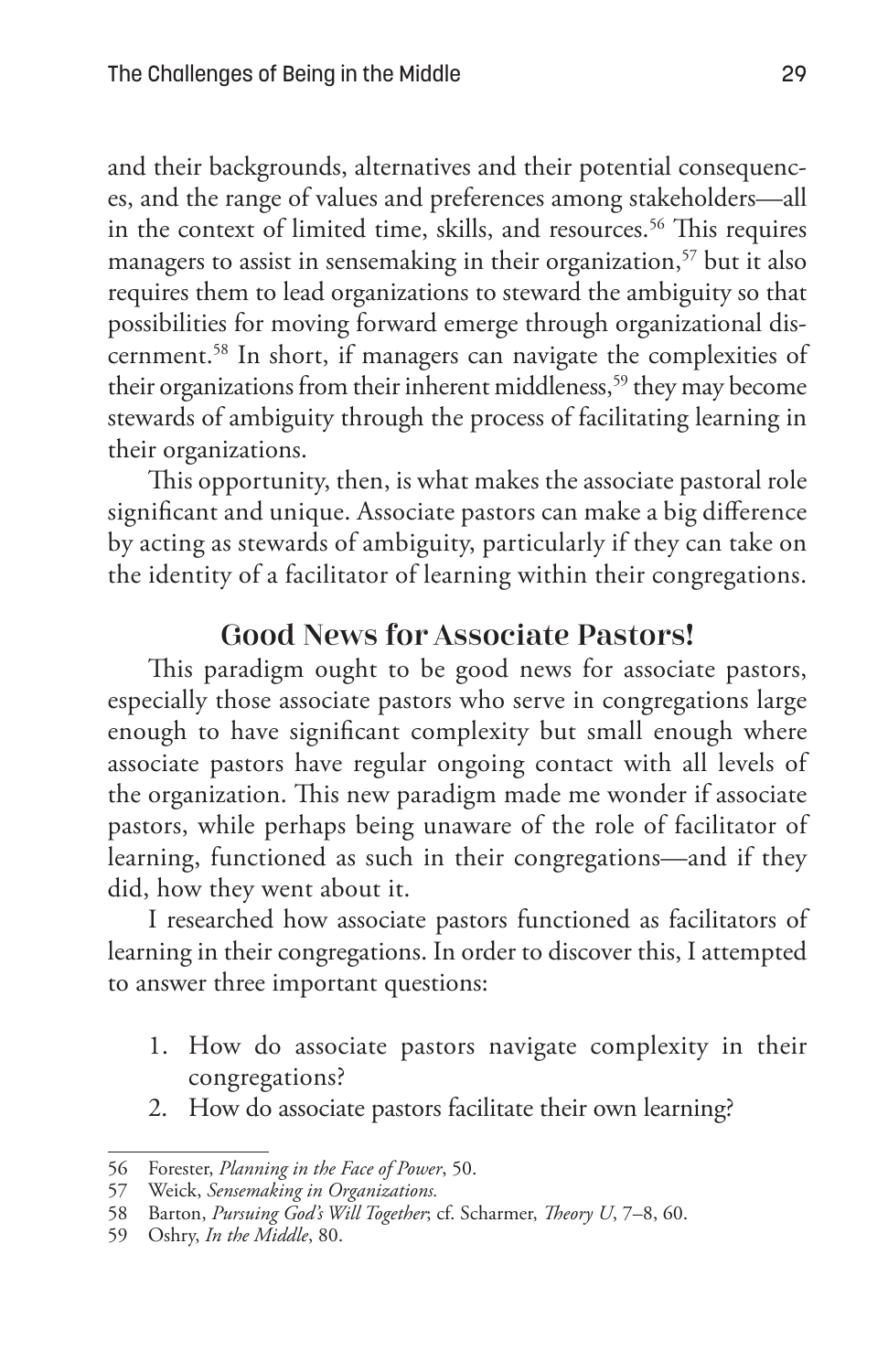3. How do associate pastors facilitate the learning of other congregational members?

#### How Was the Research Conducted?

Before moving on, it is important to share how I conducted the research presented in this book. I knew I was asking significant research questions about associate ministry, so I wanted to be able to capture the experiences, perceptions, and language that associate pastors use to describe themselves. I relied on participants sharing their stories, thoughts, and experiences, in order to gather data that could be organized into themes. This research methodology, called qualitative research, usually engages in forms of interviews, focus groups, and site visits to gather data. While the participants provide the data, the researcher is the "instrument" of discovery.<sup>60</sup> While I used an interview protocol to guide the conversations I had with associates, I interjected questions in real time and used the protocol as a guide to answer my research questions.

As you read, I'll introduce you to twenty-five different associate pastors who perform a variety of different tasks for their churches. They come from a wide variety of Protestant denominations including the Evangelical Free Church of America, Evangelical Anglican Church, United Methodist Church, Presbyterian Church USA, Nazarene Church, Assemblies of God, different Baptist churches, and nondenominational churches. Nine of the participants were women, three were African American, and two were Asian American. Most of these associate pastors work in suburban areas, but four serve in an urban context, and four minister in a rural or small-town setting. I found these participants through a snowball method: I interacted with people who knew associate pastors or were themselves associate pastors and asked them to suggest participants who would be able to provide rich experiences, and therefore helpful data, for the study. By following this approach, I was able to meet and interview many Caucasian males, but it was much harder to find women and minorities to interact with in the

<sup>60</sup> Merriam and Tisdell, *Qualitative Research.*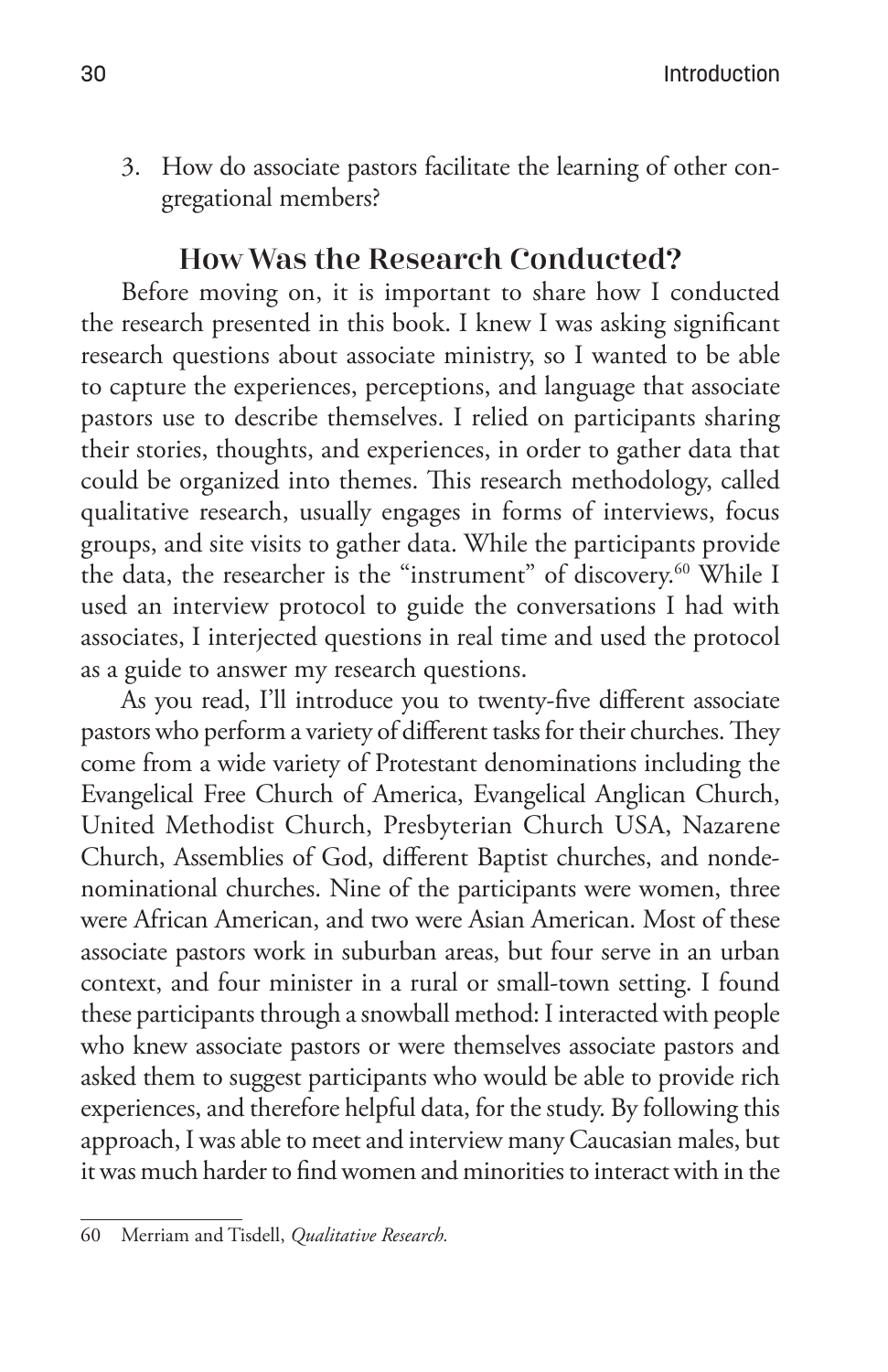study. I found most of these minority participants either by cold-calling or through networking with friends in different denominations.

In deciding who to interview, I looked for associate pastors who met three common attributes. First, all of them ministered in churches that were larger than one hundred regular attenders but were smaller than 1,750 regular attenders. Why is church size important? A megachurch is described as having membership or regular attendance of two thousand worshippers or more. Megachurches can have dozens of associate pastors or staff, and I am sure that they also experience a middleness of a kind. But there is an important difference with pastors and staff in megachurches: they are not in a position to have access to all the levels of organization. Put another way, associate pastors in megachurches cannot see the top and bottom of their congregations the way associates in smaller churches can. The associate pastors interviewed could all see the top and bottom; they were familiar with all the ministries and layers of responsibility of their churches. This type of access also brought a reciprocal benefit: everyone in the church had some level of access to the associate pastors.

Second, all the associate pastors had at least five years of pastoral ministry experience. Why be concerned about time? Five years or more of tenure provides associate pastors with enough time to be able to commit to professional reflection. Five years of elder board meetings, staff meetings, volunteer interactions, teaching, constructing, or buying curriculum. Five years of good, mediocre, or bad events that have shaped their pastoral identity and practice.

Third, all of them were in a reporting relationship to a senior or executive pastor; if they reported to an executive pastor, the associate pastor also had consistent recurring contact with the senior pastor. This may seem an obvious requirement, but as we have already seen, the senior pastor relationship is a potent partnership. There are many churches that are not megachurch-sized which now employ executive pastors, but associate pastors still have formative relationships with their senior pastors in these relationships. I'll show you how the executive pastor relationship impacts the associate pastor role as we discuss our findings.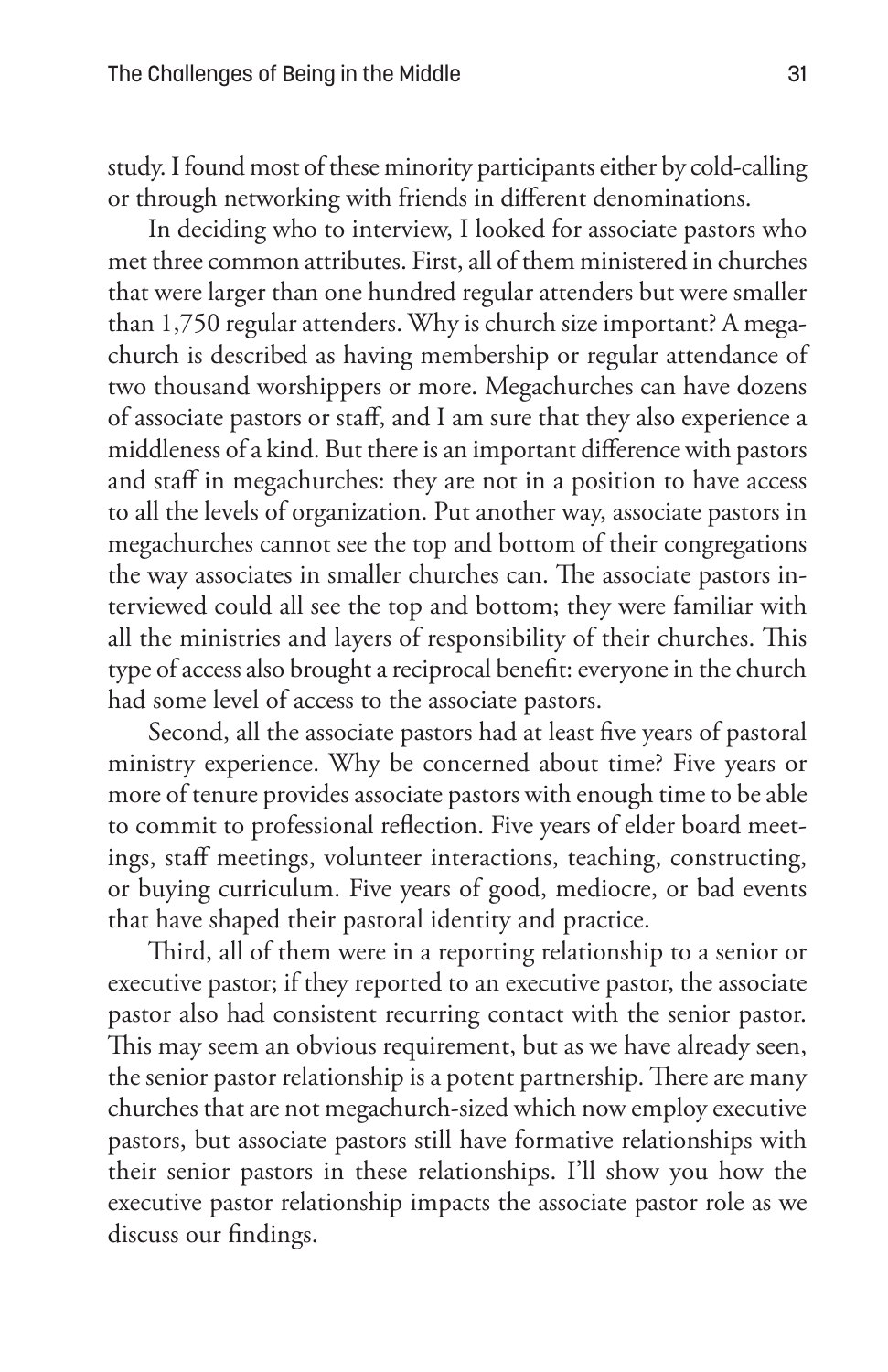In addition, all the associate pastors had two of the following three attributes: 1) they had completed at least one theological degree in a seminary, Bible college, or liberal arts school; 2) they had received ordination in their denomination, or had an equivalent ministerial endorsement from their congregation; 3) they had five years of pastoral experience in addition to the minimum five years listed above, giving them at least ten years of experience with congregations.

Why do these criteria matter? These three attributes describe significant steps on the path to forging the pastoral identity of a minister, not only in their own minds but also in the minds of their congregations or larger denominations. These three criteria also ensured that enough training, effort, or time had gone by that the associate pastor could reflect biblically and theologically on his or her own ministerial experience.

I gathered the data for the study in two stages. For the first stage, I interviewed each of the associate pastors in their church offices and spoke with them for about an hour, recording the conversations and taking notes as our interviews went along. Afterward, I transcribed and examined the interviews for themes, and then organized the themes into different categories. When I met with the associate pastors, I went through an interview protocol that allowed me to interject new and different questions based on the answers of their pastors:

- 1. Tell me about your church and how you serve your congregation.
- 2. Which people do you interact with most in the congregation? What is it like to work with them?
- 3. How do you partner with key people in the congregation to do ministry?
- 4. What does being an associate pastor look like in your congregation?
- 5. How do you develop yourself professionally as an associate pastor?
- 6. How has your professional development assisted you in your pastoral role?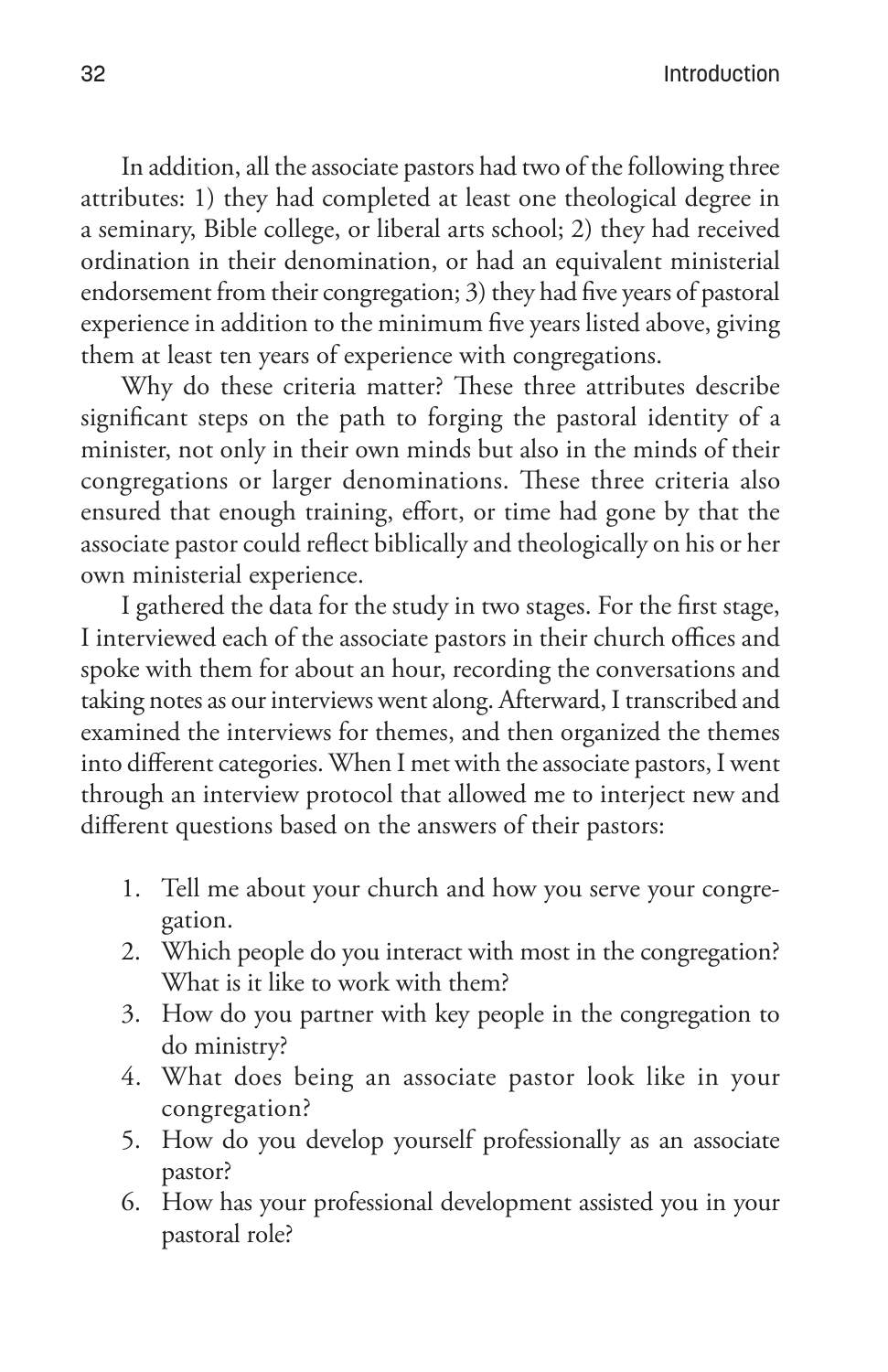- 7. How intentionally does your congregation determine learning goals for itself?
- 8. How intentionally do you determine learning goals for your ministry?
- 9. What learning is occurring in your congregation?
- 10. How are you able to nurture learning in your congregation?

For the second stage, I invited seven of the participants back for focus groups. Four participants were in the first focus group; three were in the second. In this stage, I presented my preliminary findings and asked the groups to offer feedback on my categories. As before, I recorded these meetings, transcribed them, and coded them for themes, revising my initial categories. I had no interview protocol for the focus groups; I simply presented the data and started a free-flowing conversation.

#### What to Expect as You Continue to Read

Allow me to give a little roadmap to the remainder of the book. Chapter 1 will provide a biblical and theological argument that situates management as a genuine element of Christian ministry empowered by the Holy Spirit. With this foundation in place, chapters 2 and 3 will set the stage for describing associate pastors as facilitators of learning. Chapter 2 will describe how roles and complexity emerge in organizations; chapter 3 will review how learning occurs in organizations and apply that knowledge to the facilitator-of-learning role. Chapter 4 will integrate organizational theory with theology to make the case that associate pastors are facilitators of learning.

In chapters 5 through 7, I will describe the themes that came out of the interviews with the twenty-five associate pastors I interviewed. Chapter 5 will answer the question, "How do associate pastors navigate the complexity in their congregations?" Chapter 6 will answer the question, "How do associate pastors facilitate their own learning?" And chapter 7 will answer, "How do associate pastors facilitate the learning of others in their congregation?" In these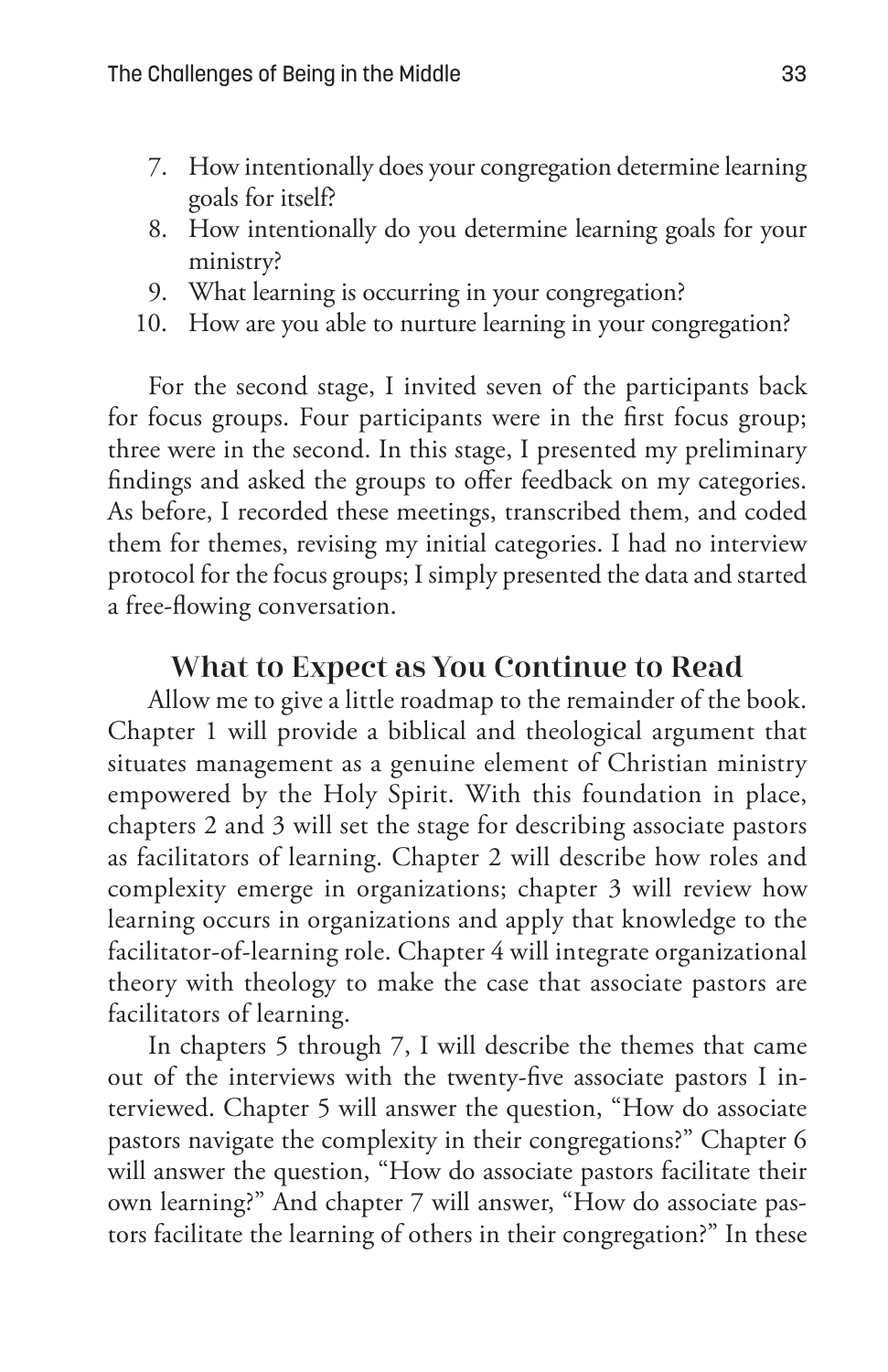chapters I will use the stories and words associate pastors share about their ministry positions, the tasks they perform, and the relationships they encountered there.

In chapter 8, I will describe the implications of that research and will argue that the most important skill an associate pastor can possess for facilitating learning and managing ambiguity is relational competency. The Afterword will suggest how theological education can better equip associates for their roles.

#### Summary of the Study

Now remember, the associate pastors who participated in the study came from churches that were of more than one hundred regular participants and less than 1,750; they can see the top, the middle, and the bottom of the organization. The findings can be summarized by one essential word: "pinched." What does that "pinchedness" look like? The following diagram was composed from the themes and findings from my interviews with the twenty-five associate pastors. While other authors have already written about the roles associate pastors have with other organizational stakeholders,  $61$ this study describes how associate pastors see the interconnections in their congregational relationships. These interconnections are visualized in Figure I-1 below.

Notice some important features of this figure. First, associate pastors saw themselves as clearly at the center of all of the relationships in their churches. Second, while associate pastors have one-on-one relationships with the other participants described in the chart, these relationships are not purely linear; the constituents are networked in a web of relationships. The relationship with key volunteers, as we will see, turned out to be just as challenging and formative to the associate pastor's role as that of the senior pastor. Third, the associate pastors are triangled, or "pinched," between different groups. This set of relationships presents both challenges and opportunities for associate pastors in their unique roles.

<sup>61</sup> Radcliffe, *The Effective Ministry of an Associate Pastor*.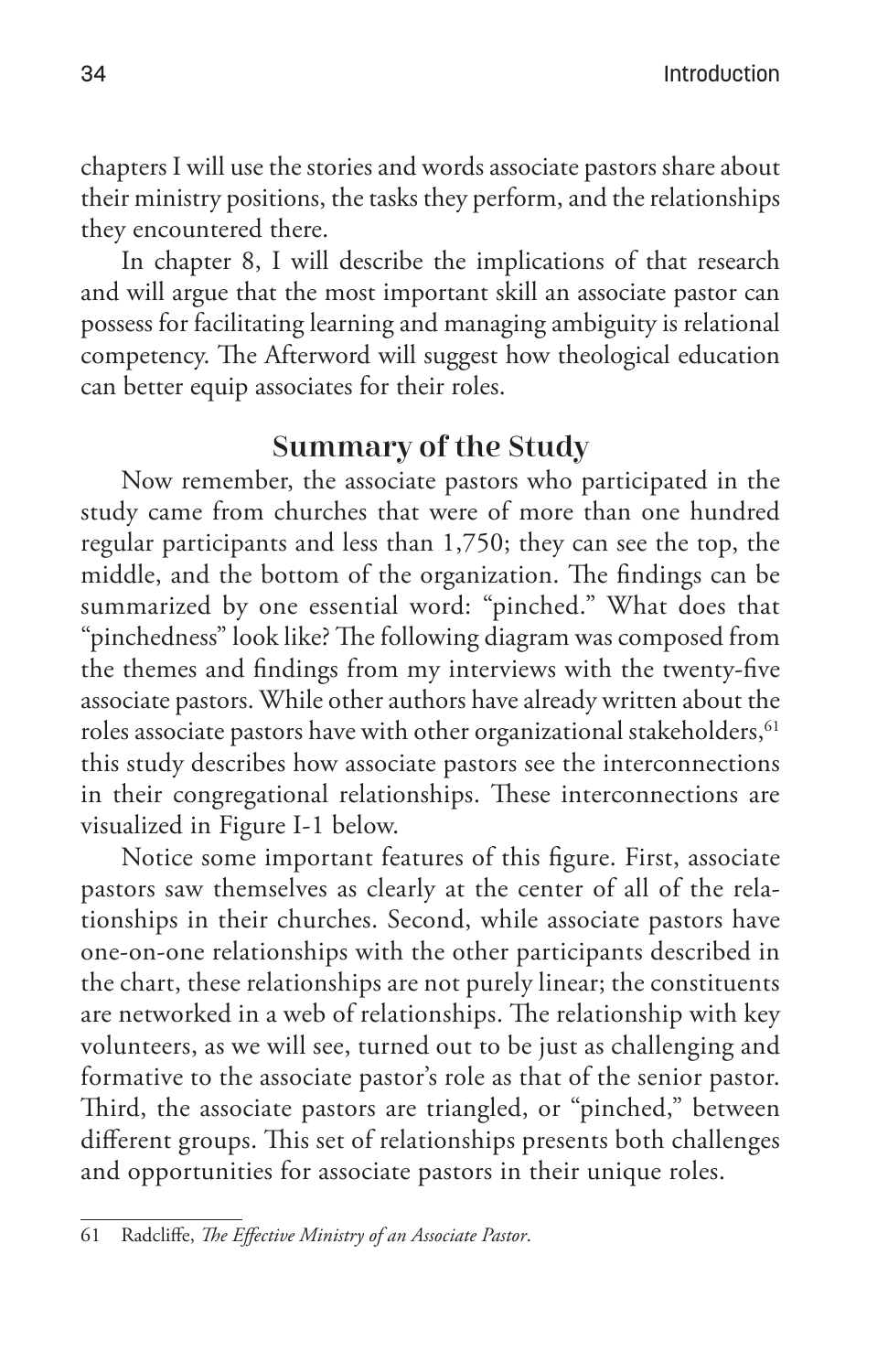

**Figure I-1: The Pinched Associate Pastor**

It is important to keep in mind that these diagrams are not organizational charts, but rather a description of how associate pastors perceive that they relate to other constituents in their churches. They demonstrate that describing associate pastor relationships as purely linear command-and-control relationships does not account for the complexity of how an associate pastor experiences the day-to-day relationships of his or her congregation.

The diagram presented above is not the only way associate pastors described their congregations. Depending on the church's governing structure, associate pastors could find themselves in a differing set of pinched relationships, depending on the polity of the church (cf. Figure 5-5 or 7-2).

What were the implications of the study? If associate pastors are inherently in the middle of their congregations, what is it imperative that they know and understand about their congregations? Here are the five major takeaways that I will discuss in subsequent chapters: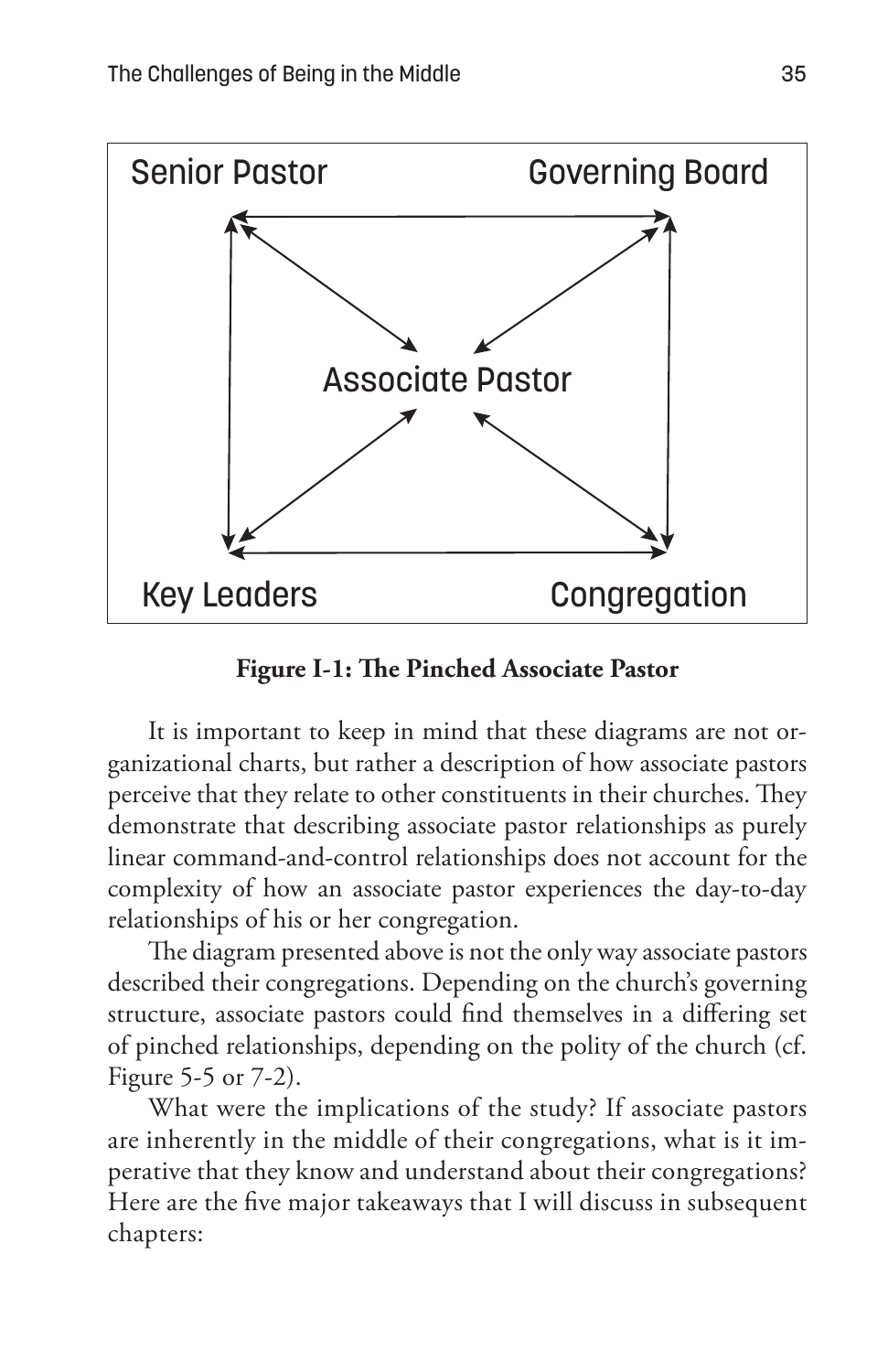- 1. *Navigating Anxious Relational Triangles:* Psychologist Michael Bowen described anxiety as the crucial emotion that human beings experience and must take into account when interacting with others in their families, communities, and organizations. Much has already been written about the Bowen triangle; I will take that research and apply it to this study in chapters 2 and 8.
- 2. *Negotiating Political Interests:* Many new pastors are shocked to discover that congregations are political communities, with different constituents attempting to act on their concerns and interests. Yet associate pastors need not be afraid of political organizations; humans are political beings and church members can engage in sanctified politics to the glory of God. Associate pastors play a crucial role in the political activities of their congregations; they must learn to negotiate their interests and the interests of others in a godly way.
- 3. *Stewarding Agency*: The task of ministry does not fall to pastors alone, but to the entire congregation. Associate pastors realize the power and gifting that those above and below them have to accomplish the work of their congregations. Associate pastors must therefore be prepared to help others succeed by stewarding the agency of all the congregational participants in their churches.
- 4. *Directing Learning*: Associate pastors are often the educational workhorses of their churches who organize their own learning and the learning of the entire congregation, often attempting to align it with the goals or mission of the congregation. Associate pastors direct knowledge throughout the organization and train others to do the work of ministry, while keeping leaders aligned to followers.
- 5. *Practicing Followership*: As noted previously, the associate pastor's relationship with the senior pastor is very important. Followership is the study and practice of following leaders well. Associate pastors sometimes face particularly challenging problems in followership that they must mitigate from the middle.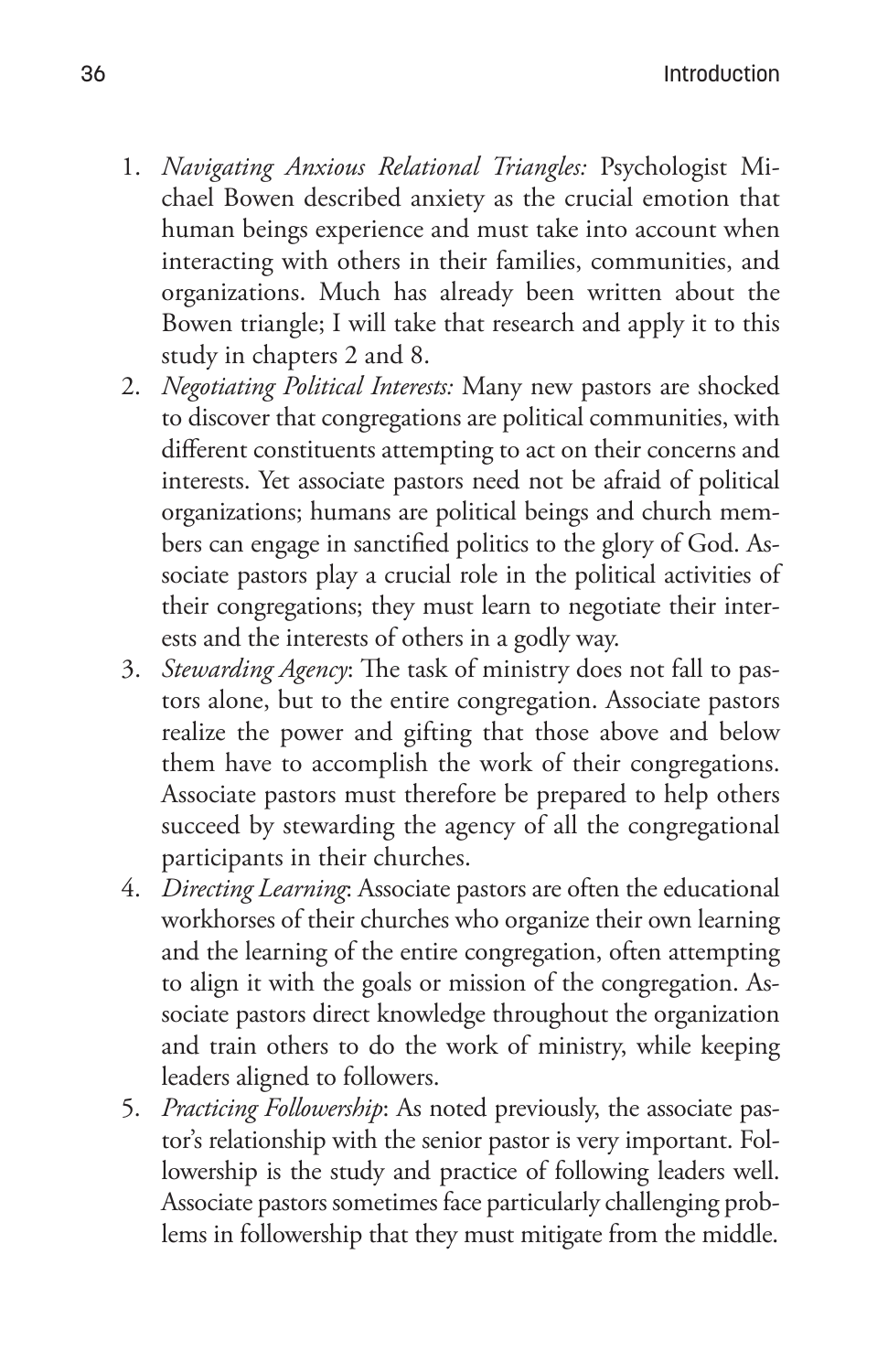Management is clearly as pastoral a practice as preaching, administering the Lord's Supper or baptism, providing pastoral counsel, or visiting the sick, among others. Yet in many pastors' minds, it's the ugly stepsister of those other pastoral practices. Associate pastors must rescue this practice in their own minds and step into the role of managing. Shepherding, a biblical metaphor for pastoring, provides a superb image for managing and the pastoral task.

In suggesting these implications, I want to be clear then that managing in a congregation is not primarily about preparing budgets, tracking calendars, publishing newsletters or bulletins or reports, posting social media items, or ordering curriculum and other supplies. I am suggesting that managing in a congregation is primarily about shepherding relationships in a Christ-honoring manner so that ministry moves through the entire congregational structure. My central claim is that the most important skill associate pastors require is the ability to navigate complicated relationships and to understand the navigation of these relationships as a pastoral practice. By mastering the ability to navigate complicated relationships, associate pastors can become stewards of ambiguity in their congregations.

#### Some Thoughts for Other Readers

While I am primarily writing for associate pastors, it is my hope that senior pastors might read this book—especially if they are thinking of hiring their church's first associate pastor, if they have never had an associate pastor of any kind report to them before, or if they are finding themselves struggling to understand the tensions faced by their associate pastoral staff. If you are a senior pastor, let me please say a few words to you.

I understand that ministry and staff relationships for senior pastors are complicated as well. While my research didn't examine how senior pastors experience middleness, I am sure that you experience a kind of pinching all your own, though I think it is a safe assumption to think that the form of middleness you experience may take on different dimensions and have different implications than it does for the associates you currently or will oversee on your pastoral staff.